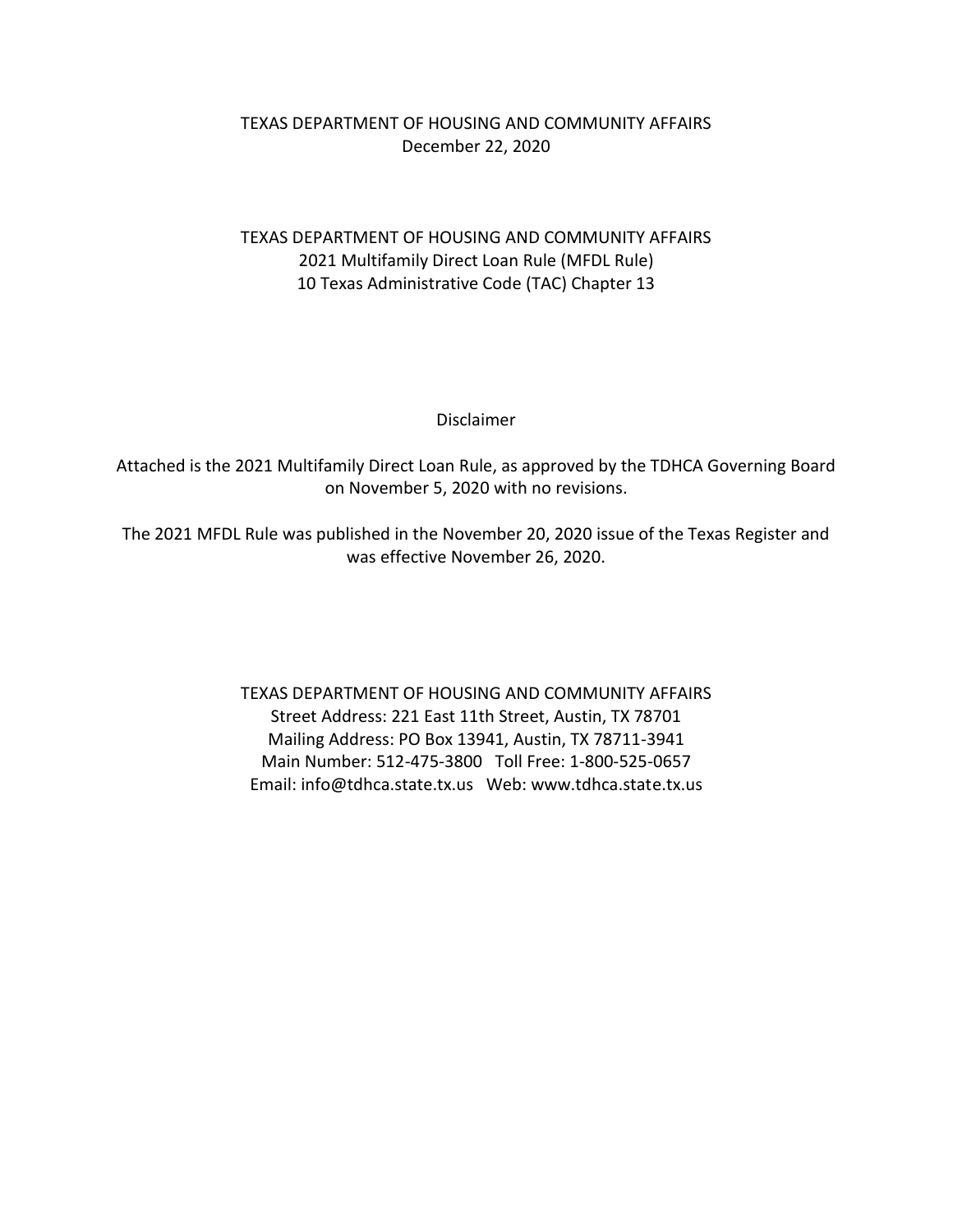#### **2021 Multifamily Direct Loan Rule**

- **§13.1 Purpose**
- **§13.2 Definitions**
- **§13.3 General Loan Requirements**
- **§13.4 Set-Asides, Regional Allocation, and NOFA Priorities**
- **§13.5 Application and Award Process**
- **§13.6 Scoring Criteria**
- **§13.7 Maximum Funding Requests and Minimum Number of MFDL Units**
- **§13.8 Loan Structure and Underwriting Requirements**
- **§13.9 Construction Standards**
- **§13.10 Development and Unit Requirements**
- **§13.11 Post-Award Requirements**
- **§13.12 Pre-Closing Amendments to Direct Loan Terms**
- **§13.13 Post-Closing Amendments to Direct Loan Terms**

#### **§13.1 Purpose**

**(a) Authority**. The rules in this chapter apply to the funds provided to Multifamily Developments through the Multifamily Direct Loan Program (MFDL or Direct Loan Program) by the Texas Department of Housing and Community Affairs (the Department). Notwithstanding anything in this chapter to the contrary, loans and grants issued to finance the Development of multifamily rental housing are subject to the requirements of the laws of the State of Texas, including but not limited to Tex. Gov't Code, Chapter 2306 (sometimes referred to as the State Act), and federal law pursuant to the requirements of Title II of the Cranston-Gonzalez National Affordable Housing Act, Division B, Title III of the Housing and Economic Recovery Act (HERA) of 2008 - Emergency Assistance for the Redevelopment of Abandoned and Foreclosed Homes, Section 1497 of the Dodd-Frank Wall Street Reform and Consumer Protection Act: Additional Assistance for Neighborhood Stabilization Programs, Title I of the Housing and Economic Recovery Act of 2008, Section 1131 (Public Law 110-289), and the implementing regulations 24 CFR Part 91, Part 92, Part 93, and Part 570 as they may be applicable to a specific fund source. The Department is authorized to administer Direct Loan Program funds pursuant to Tex. Gov't Code, Chapter 2306, Subchapter I, Housing Finance Division.

**(b) General**. This chapter applies to an award of MFDL funds by the Department and establishes the general requirements associated with the application and award process for such funds. Applicants pursuing MFDL assistance from the Department are required to certify, among other things, that they have familiarized themselves with all applicable rules that govern that specific program including, but not limited to this chapter, Chapter 1 of this title (relating to Administration), Chapter 2 of this title (relating to Enforcement), Chapter 10 of this title (relating to Uniform Multifamily Rules), Chapter 11 of this title (relating to Housing Tax Credit Program Qualified Allocation Plan (QAP)), and Chapter 12 of this title (relating to Multifamily Housing Revenue Bond Rules) will apply if MFDL funds are layered with those other

2021 MFDL Rule (10 TAC 13) - Final 2 of 28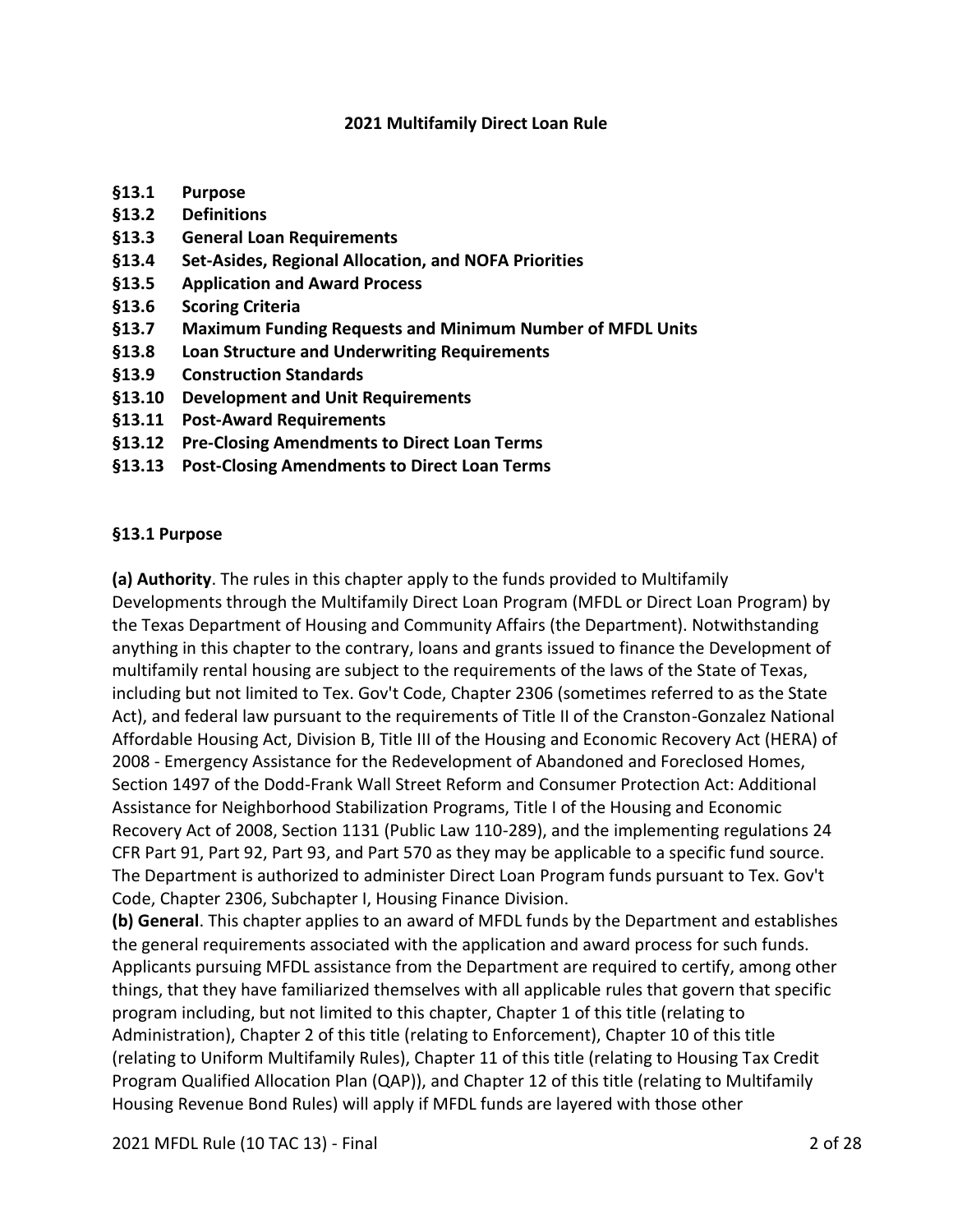Department programs. The Applicant is also required to certify that it is familiar with the requirements of any other federal, state, or local financing sources that it identifies in its Application. Any conflict with rules, regulations, or statutes will be resolved on a case by case basis that allows for compliance with all requirements. Conflicts that cannot be resolved may result in Application ineligibility, with the right to an Appeal as provided in 10 TAC §1.7 of this title (relating to Appeals Process) or 10 TAC §11.902 of this title (relating to Appeals Process), as applicable.

**(c) Waivers**. Requests for waivers of any program rules or requirements must be made in accordance with 10 TAC §11.207 of this title (relating to Waiver of Rules), as limited by the rules in this chapter. In no instance will the Department consider a waiver request that would violate federal program requirements or state or federal statute, as provided in paragraphs (1) through (3) of this subsection.

**(1) Waivers for Layered Developments**. For Direct Loan Developments layered with Competitive Housing Tax Credits, the Board may not waive any provision of the Notice of Funding Availability (NOFA). The Board may not waive rules that are federally required, or that have been incorporated as a required part of the Department's Consolidated Plan or One Year Action Plan (OYAP) to the U.S. Department of Housing and Urban Development (HUD);

**(2) Waivers for Non-Layered Developments**. For Direct Loan Developments not layered with Competitive Housing Tax Credits, an Applicant may request that the Department amend its NOFA, amend its Consolidated Plan or OYAP, or ask HUD to grant a waiver of its regulations. If the Applicant's request is approved by the Department's Governing Board (Board), the Application Acceptance Date will then be the date the Department completes the amendment process or receives a waiver from HUD. If this date occurs after the NOFA closes, the Applicant will be required to submit a new Application, and the Direct Loan awardee (pre-closing) may be required to reapply, under a new or otherwise open NOFA; and

**(3) Waivers under Closed NOFAs**. The Board may not waive any portion of a closed NOFA prior to Construction Completion. Thereafter, the Board may only waive any portion of a closed NOFA as part of an approved Asset Management Division work out. Allowable Post-Closing Amendments are described in 10 TAC §13.13 of this chapter (relating to Post-Closing Amendments to Direct Loan Terms).

**(d) Eligibility and Threshold Requirements**. Applications for Multifamily Direct Loan funds must meet all applicable eligibility and threshold requirements of Chapter 11 of this title (relating to the Qualified Allocation Plan (QAP)), unless otherwise excepted in this rule or NOFA.

### **§13.2 Definitions**

The following words and terms, when used in this chapter, shall have the following meanings, unless the context clearly indicates otherwise. Any capitalized terms not specifically mentioned in this section shall have the meaning as defined in Tex. Gov't Code, Chapter 2306, §§141, 142, and 145 of the Internal Revenue Code, 24 CFR Part 91, Part 92, Part 93, and 2 CFR Part 200, and 10 TAC Chapters 1 of this title regarding Administration, 2 of this title regarding Enforcement, 10 of this title regarding Uniform Multifamily Rules, and 11 of this title regarding the Qualified Allocation Plan.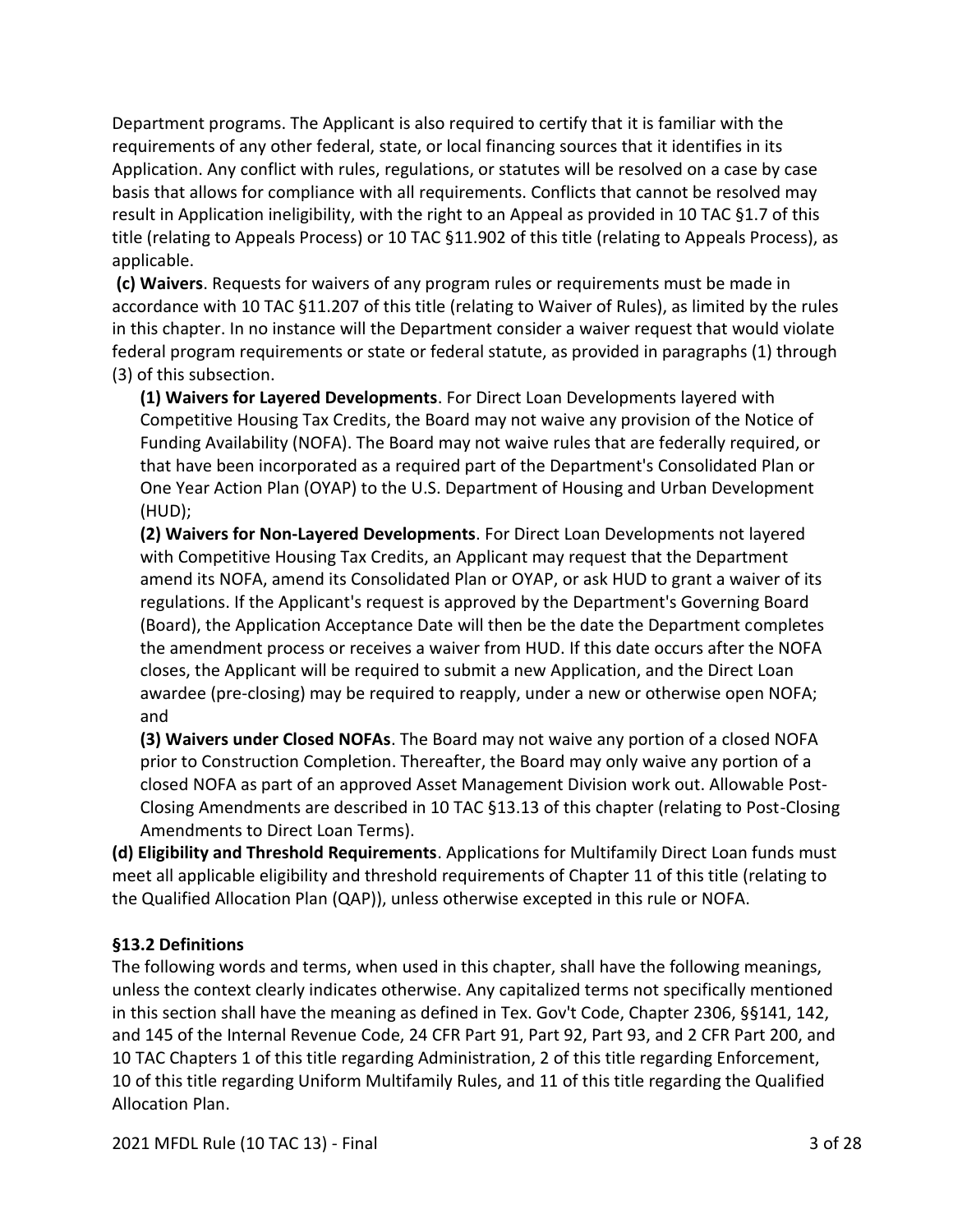**(1) Application Acceptance Date**--The date the MFDL Application is considered received by the Department as described in this chapter, chapter 11 of this title, or in the NOFA.

**(2) Community Housing Development Organization (CHDO)**--A private nonprofit organization with experience developing or owning affordable rental housing that meets the requirements in 24 CFR Part 92 for purposes of receiving HOME Investment Partnerships Program (HOME) funds under the CHDO Set-Aside. In addition, a member of a CHDO's board cannot be a Principal of the Development beyond their role as a board member of the CHDO or be an employee of the development team, and may not receive financial benefit other than reimbursement of expenses from the CHDO (e.g., a voting board member cannot also be a paid executive).

**(3) Construction Completion**--That necessary title transfer requirements and construction work have been performed and the certificate(s) of occupancy (if New Construction or Reconstruction) and Certificate of Substantial Completion (AIA Form G704), Form HUD-92485 for instances in which a federally insured HUD loan is being utilized or equivalent notice has been issued.

**(4) Deobligated Funds**--The funds released by the Development Owner or recovered by the Department canceling a Contract or award involving some or all of a contractual financial obligation between the Department, and a Development Owner or Applicant.

**(5) Federal Affordability Period**--The period commencing on the later of the date after Construction Completion and after all Direct Loan funds have been disbursed for the project, or the date of Project Completion as defined in 24 CFR §92.2 or §93.3, as applicable, and ending on the date which is the required number of years as defined by the federal program.

**(6) HOME Match-Eligible Unit**--A Unit in the Development that is not assisted with HOME Program funds, but would qualify as eligible for Match under 24 CFR Part 92. Unless otherwise identified by the provisions in the Notice of Funding Availability (NOFA), TCAP Repayment Funds (TCAP RF) and matching contribution on NSP and NHTF Developments must meet all criteria to be classified as HOME-Match Eligible Units.

**(7) Housing Contract System (HCS)**--The electronic information system established by the Department for tracking, funding, and reporting Department Contracts and Developments. The HCS is primarily used for Direct Loan Programs administered by the Department.

**(8) Land Use Restriction Agreement (LURA) Term**--The period commencing on the effective date of the LURA and ending on the date which, at a minimum, is the greater of the loan term or 30 years. The LURA may include the Federal Affordability Period, in addition to the State Affordability Period requirements and State restrictive criteria.

**(9) Matching Contribution (Match)**--A contribution to a Development from nonfederal sources that may be in one or more of the forms provided in subparagraphs (A) through (E) of this paragraph:

(A) Cash contribution (grant), except for cash contributions made by investors in a limited partnership or other business entity subject to pass through tax benefits in a tax credit transaction or owner equity (including Deferred Developer Fee and General Partner advances);

(B) Reduced fees or donated labor from certain eligible contractors, subcontractors, architects, attorneys, engineers, excluding any contributions from a party related to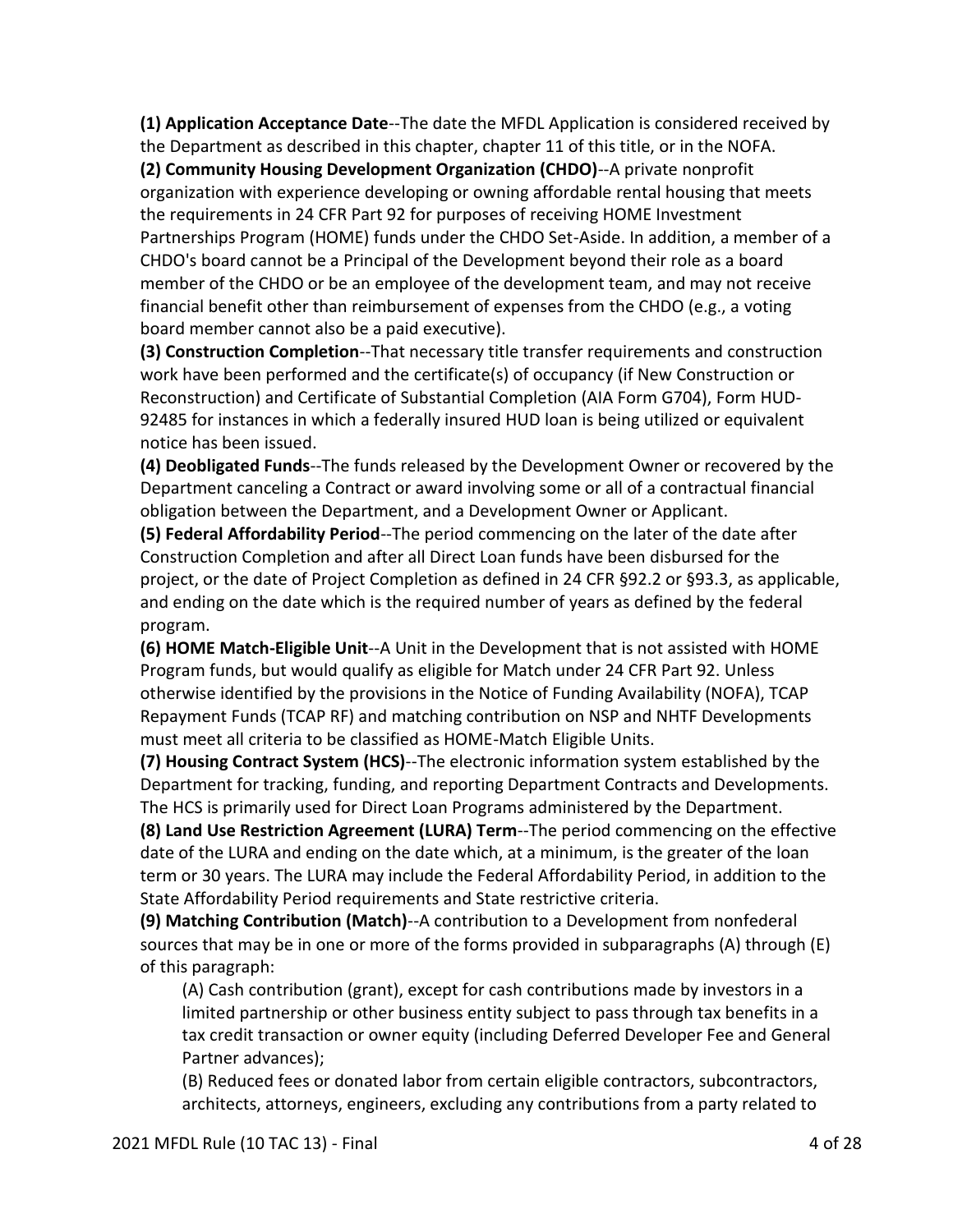the Developer or Owner;

(C) Net present value of yield foregone from a below market interest rate loan as described in HUD Community Planning and Development (CPD) Notice 97-03;

(D) Waived or reduced fees or taxes from cities or counties not related to the Applicant in connection with the proposed Development; or

(E) Donated land or land sold by an unrelated third party at a price below market value, as evidenced by a third party appraisal.

**(10) Relocation Plan**--A residential anti-displacement and relocation assistance plan for which subparagraphs (A) and (B) of this paragraph apply:

(A) Includes provisions consistent with the requirements of the Uniform Relocation Assistance and Real Property Acquisition Policies Act of 1970 (42 U.S.C. §§4601-4655), implementing regulations at 49 CFR Part 24, and policy guidance in Real Estate Acquisition and Relocation Policy and Guidance (HUD Handbook 1378) and the TDHCA Relocation Handbook; and in some HOME and NSP funded Developments Section 104(d) of the Housing and Community Development Act of 1974 (as amended), and 24 CFR Part 42 (as modified for NSP); and

(B) Is in form and substance consistent with requirements of the Department.

**(11) Section 234 Condominium Housing Basic Mortgage Limits (Section 234 Condo Limits)**- -The per-unit subsidy limits for all MFDL funding. These limits take into account whether or not a Development is elevator served and any local conditions that may make development of multifamily housing more or less expensive in a given metropolitan statistical area. If the high cost percentage adjustment applicable to the Section 234 Condo Limits for HUD's Fort Worth Multifamily Hub is applicable for all Developments that TDHCA finances through the MFDL Program, then confirmation of that applicability will be included in the applicable NOFA.

**(12) Site and Neighborhood Standards**--HUD requirements for new construction or reconstruction Developments funded by NHTF (24 CFR §93.150) or new construction Developments funded by HOME (24 CFR §92.202). Proposed Developments that are unable to comply with requirements in 24 CFR §983.57(e)(2) and (3) will not be eligible for HOME or NHTF.

**(13) State Affordability Period**--The LURA Term as described in the MFDL contract and loan documents and as required by the Department in accordance with the State Act which may be an additional period after the Federal Affordability Period.

**(14) Surplus Cash**--Except when the first lien mortgage is a federally insured HUD mortgage which shall be subject to HUD's surplus cash definition, Surplus Cash is any cash remaining:

(A) After the payment of:

(i) All sums due or currently required to be paid under the terms of any superior lien;

(ii) All amounts required to be deposited in the reserve funds for replacement; (iii) Operating expenses actually incurred by the borrower for the Development during the period with an appropriate adjustment for an allocable share of property taxes and insurance premiums;

(iv) Recurring maintenance expenses actually incurred by the borrower for the Development during the period; and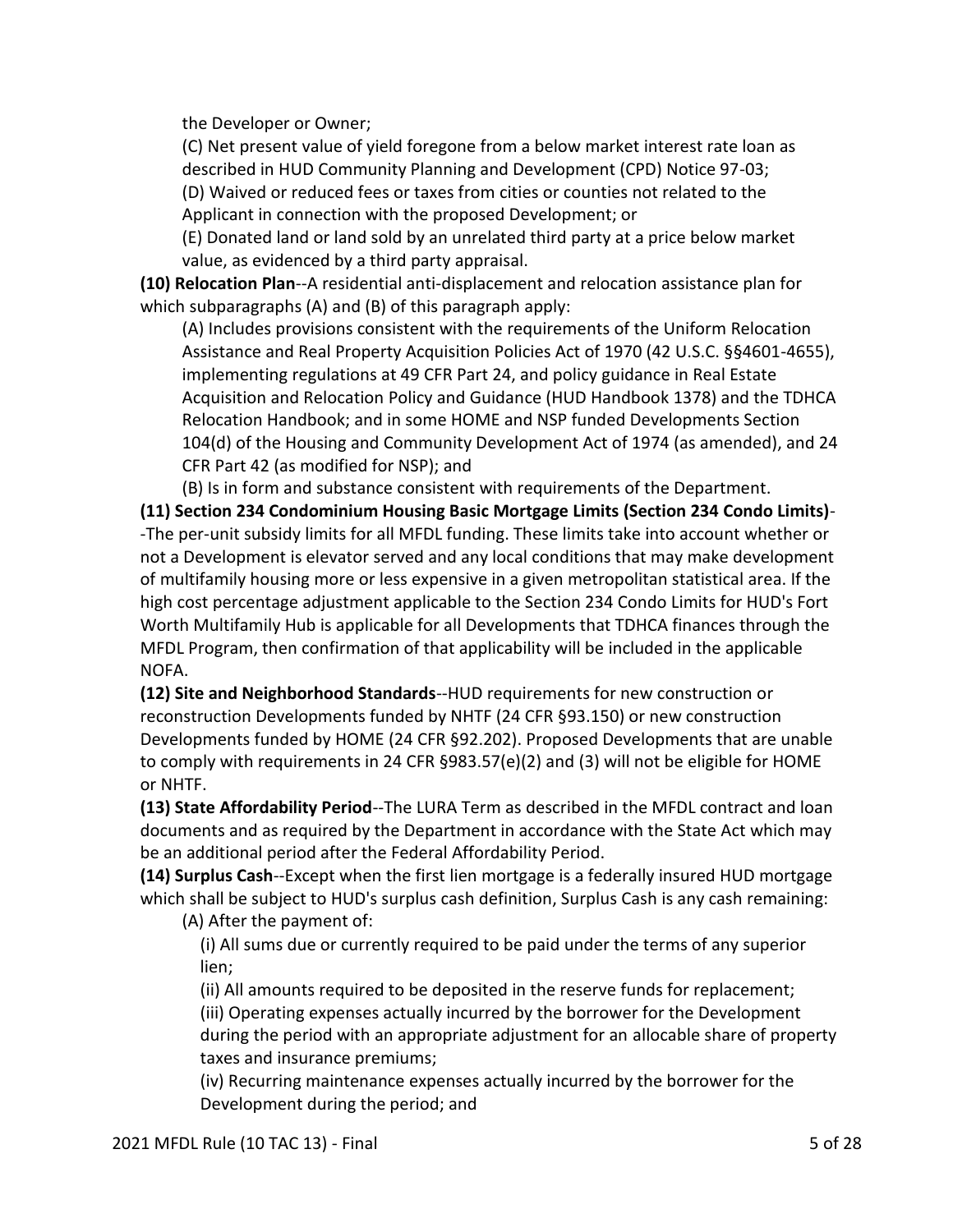(v) All other obligations of the Development approved by the Department; and (B) After the segregation of an amount equal to the aggregate of all special funds required to be maintained for the Development; and

(C) Excluding payment of:

(i) All sums due or currently required to be paid under the terms of any subordinate liens against the property;

(ii) Any development fees that are deferred including those in eligible basis; and (iii) Any payments or obligations to the borrower, ownership entities of the borrower, related party entities; any payment to the management company exceeding 5% of the effective gross income; incentive management fee; asset management fees; or any other expenses or payments that shall be negotiated between the Department and borrower.

### **§13.3 General Loan Requirements**

**(a) Funding Availability**. Direct Loan funds may be made available through a NOFA or other similar governing document that includes the basic Application and funding requirements. **(b) Oversourced Developments**. A Direct Loan request may be reduced or not recommended if an underwriting report issued by the Department's Real Estate Analysis Division concludes the Development does not need all or part of the MFDL funds requested in the Application because it is oversourced, and for which a timely appeal has been completed, as provided in 10 TAC §1.7 of this title (relating to Appeals Process) or 10 TAC §11.902 of this title (relating to Appeals Process for Competitive HTC Applications), as applicable.

**(c) Funding Sources**. Direct Loan funds are composed of annual HOME and National Housing Trust Fund (NHTF) allocations from HUD, repayment of TCAP or TCAP RF loans, HOME Program Income, NSP Program Income (NSP PI or NSP), and any other similarly encumbered funding that may become available by Board action, except as otherwise noted in this chapter. Similar funds include any funds that are identified by the Board to be loaned or granted for the development of multifamily property and are not governed by another chapter in this title, with the exception of State funds appropriated for a specific purpose.

### **(d) Eligible and Ineligible Activities**.

**(1) Eligible Activities**. Direct Loan funds may be used for the predevelopment, acquisition, new construction, reconstruction, rehabilitation, or preservation of affordable housing with suitable amenities, including real property acquisition, site improvements, conversion, demolition, or operating cost reserves, subject to applicable HUD guidance. Other expenses, such as financing costs, relocation expenses of any displaced persons, families, businesses, or organizations may be included. MFDL funds may be used to assist Developments previously awarded by the Department when approved by specific action of the Board. Eligible Activities may have fund source restrictions or may be restricted by a NOFA. **(2) Ineligible Activities**. Direct Loan funds may not be used for:

(A) Adaptive Reuse Developments; or

(B) Developments layered with Housing Tax Credits that have elected the income averaging election under Section  $42(g)(1)(C)$  of the Internal Revenue Code that have more than 15% of the Units designated as Market Rate Units.

**(e) Ineligible Costs**. All costs associated with the Development and known by the Applicant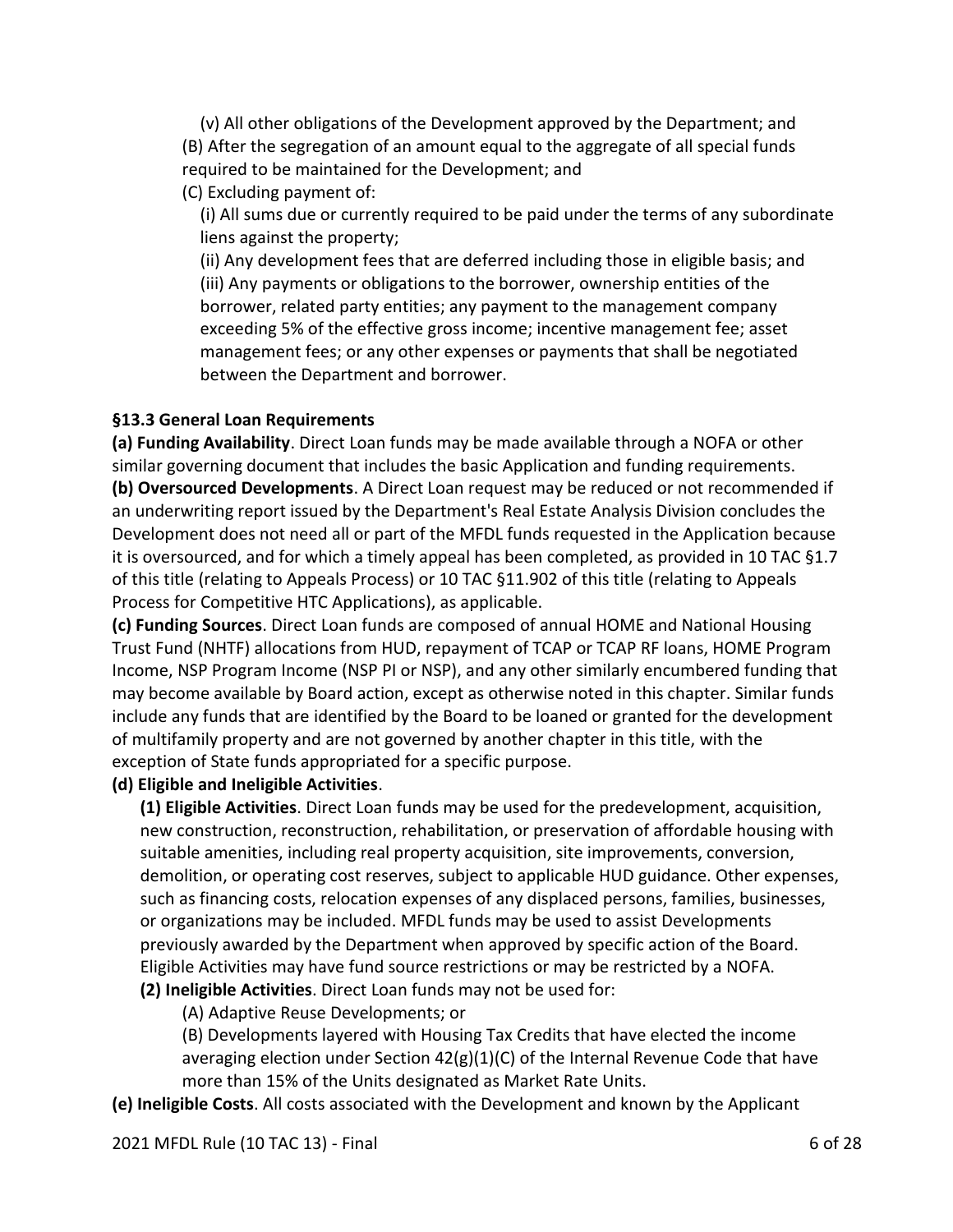must be disclosed as part of the Application. Costs ineligible for reimbursement with Direct Loan funds in accordance with 24 CFR Part 91, Part 92, Part 93, Part 570, and 2 CFR Part 200, as federally required or identified in the NOFA, include but are not limited to:

(1) Offsite costs;

(2) Stored Materials;

- (3) Site Amenities;
- (4) Detached Community Buildings;
- (5) Carports and/or parking garages, unless attached as a feature of the Unit;
- (6) Swimming pools;
- (7) Commercial Space costs;
- (8) Reserve accounts except Operating Deficit Reserve accounts;
- (9) TDHCA fees;
- (10) Syndication and organizational costs;
- (11) Delinquent fees, taxes, or charges;

(12) Costs incurred more than 24 months prior to the effective date of the Direct Loan contract, unless the Application is awarded TCAP RF, and if specifically allowed by the Board;

(13) Costs that have been allocated to or paid by another fund source, including but not limited to: Deferred Developer Fee, contingency, and general partner loans and advances; (14) Deferred Developer Fee;

(15) Texas Bond Review Board (BRB) fees;

(16) Community Facility spaces that are not for the exclusive use of tenants and their guests;

- (17) The portion of soft costs that are allocated to support ineligible hard costs; and
- (18) Other costs limited by Award or NOFA, or as established by the Board.

### **§13.4 Set-Asides, Regional Allocation, and NOFA Priorities**

**(a) Set-Asides**. Specific types of Activities or Developments for which a portion of MFDL funds may be reserved in a NOFA will be grouped in Set-Asides. The Soft Repayment Set-Aside, CHDO Set-Aside, and General Set-Aside, as described below, are fixed Set-Asides that will be included in the annual NOFA (except if CHDO requirements are waived or reduced by HUD). The remaining Set-Asides described below are flexible Set-Asides and are applicable only if identified in a NOFA; flexible Set-Asides are not required to be programmed on an annual basis. The Board may approve Set-Asides not described in this section. The amount of a single award may be credited to multiple Set-Asides, in which case the credited portion of funds may be repositioned into an oversubscribed Set-Aside prior to a defined collapse deadline. Applications under any and all Set-Asides may or may not be layered with other Department Multifamily programs except as provided in this section or as determined by the Board to address unique circumstances not addressed by these rules.

### **(1) Fixed Set-Asides**:

**(A) Soft Repayment Set-Aside**. The Soft Repayment Set-Aside will be funded primarily with NHTF allocations received by the Department. The Soft Repayment Set-Aside is reserved for developments providing Supportive Housing and/or extremely lowincome and rent restrictions that would not exist otherwise. Applicants seeking to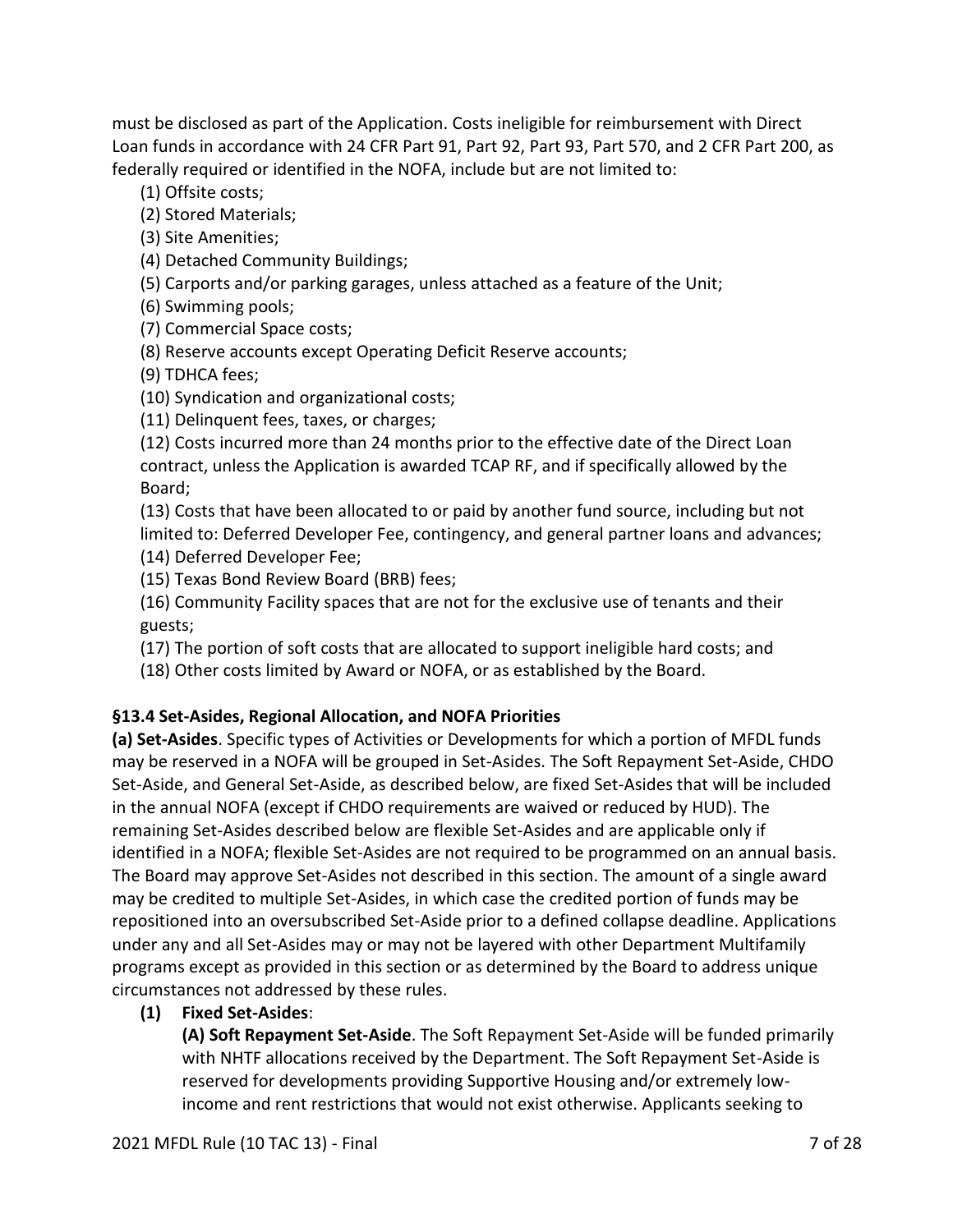qualify under this set-aside must propose Developments in which all Units assisted with MFDL funds are available for households earning the greater of the poverty rate and 30% AMI, and have rents no higher than the rent limits for extremely low-income tenants in 24 CFR §93.302(b) and that meet either the requirements of clause (i) or (ii) of this subparagraph:

(i) The Supportive Housing requirements in 10 TAC §11.1(d)(122); or

(ii) The requirements in subclauses (I) - (III) of this clause, for which all Units assisted with MFDL funds:

(I) May not also be receiving any project-based subsidy;

(II) May not be receiving tenant-based voucher or tenant-based rental assistance, to the extent that there are other available Units within the Development that the voucher-holder may occupy; and

(III) May not be restricted to 30% AMI or less by Housing Tax Credits, or any other fund source.

**(B) CHDO Set-Aside**. Unless waived or reduced by HUD, a portion of the Department's annual HOME allocation, will be set aside for eligible CHDOs meeting the requirements of the definition of Community Housing Development Organization in 24 CFR §92.2 and 10 TAC §13.2(4) of this chapter. Applicants under the CHDO Set-Aside must be proposing to develop housing on Development Sites located outside Participating Jurisdictions (PJ), unless the award is made within a Persons with Disabilities (PWD) Set-Aside, or the requirement under Tex. Gov't Code  $\S 2306.111(c)(1)$  has been waived by the Governor. CHDO funds are typically available as fully-repayable amortizing debt consistent with 10 TAC §13.8 of this chapter (relating to Loan Structure and Underwriting Requirements). In instances where an application submitted under the CHDO Set-Aside also would qualify under the Soft Repayment Set-Aside, funds under this Set-Aside may be structured in accordance with the Soft Repayment Set-Aside requirements. A grant for CHDO operating expenses may be awarded in conjunction with an award of MFDL funds under this Set-Aside, if no other CHDO operating grants have been awarded to the Applicant in the same Calendar year, in accordance with 24 CFR §92.208. Applications under the CHDO Set-Aside may not have a for profit special limited partner within the ownership organization chart.

**(C) General Set-Aside**. The General Set-Aside is for all other applications that do not meet the requirements of the Soft Repayment, CHDO, or Flexible Set-Asides, if any. A portion of the General Set-Aside may be reallocated into the CHDO Set-Aside in order to fully fund a CHDO award that exceeds the remaining amount in the Set-Aside.

#### **(2) Flexible Set-Asides**:

**(A) 4% HTC and Bond Layered Set-Aside**. The 4% and Bond Layered Set-Aside is reserved for Applications layered with 4% Housing Tax Credits and Private Bond funds where the Development Owner does not meet the definition of a CHDO, but that the Application does meet all other MFDL requirements.

**(B) Persons with Disabilities (PWD) Set-Aside**. The PWD Set-Aside is reserved for Developments restricting Units for residents who meet the requirements of Tex. Gov't Code §2306.111(c)(2) while not exceeding the number of Units limited by 10 TAC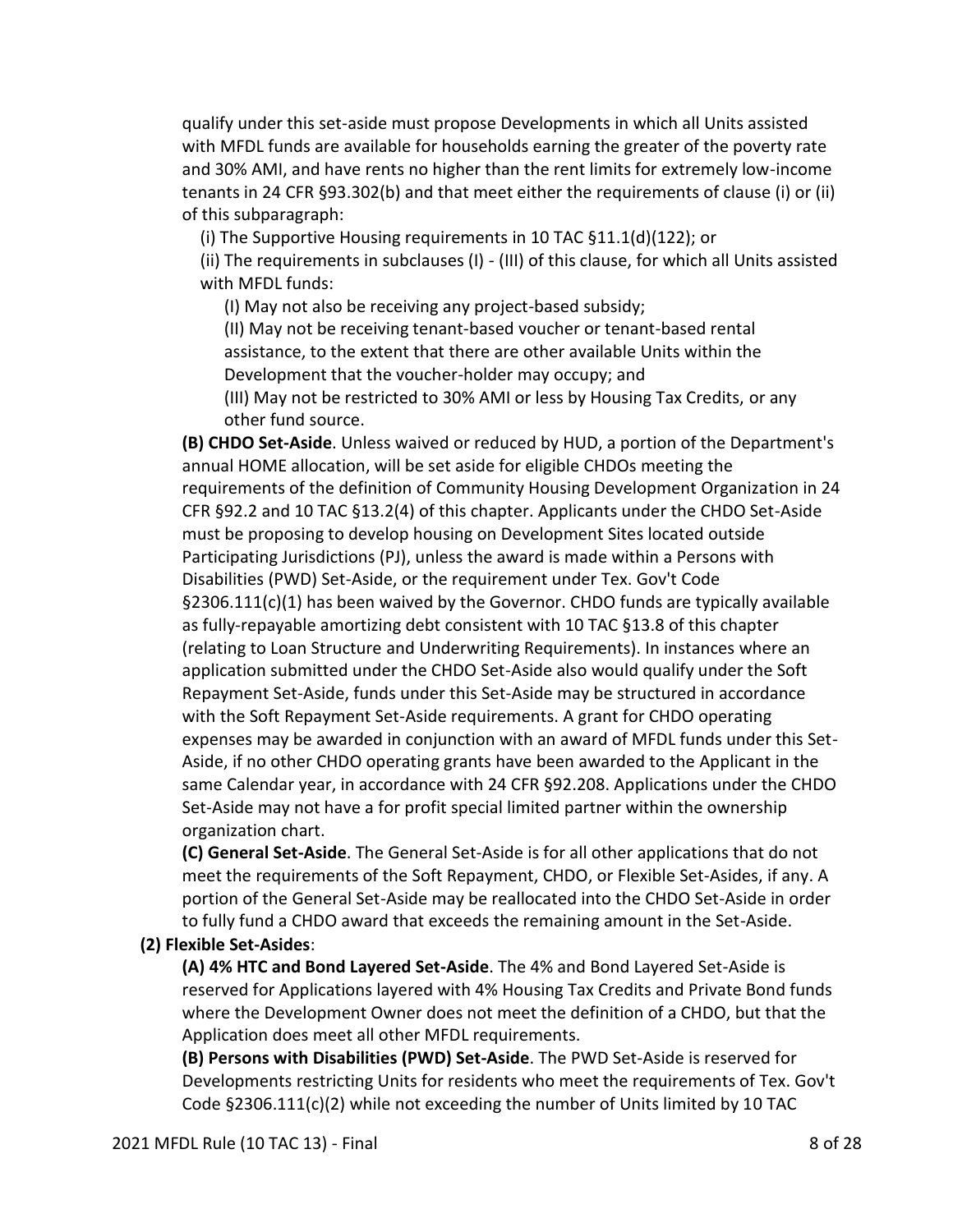§1.15 of this title (relating to the Integrated Housing Rule). MFDL funds will be awarded in a NOFA for the PWD Set-Aside only if sufficient funds are available to award at least one Application within a Participating Jurisdiction under Tex. Gov't Code §2306.111(c)(1).

**(C) 9% HTC Layered Set-Aside**. The 9% Layered Set-Aside is reserved for Applications that are layered with 9% Housing Tax Credits that do not meet the definition of CHDO, but that do meet all other MFDL requirements. Awards under this Set-aside are dependent on the concurrent award of a 9% HTC allocation; however, an allocation of 9% HTC does not ensure that a sufficient amount of MFDL funds will be available for award.

(D) Additional Set-Asides may be developed, subject to Board approval, to meet the requirements of specific funds sources, or address Department priorities. To the extent such Set-Asides are developed, they will be reflected in a NOFA or other similar governing document.

**(b) Regional Allocation and Collapse.** All funds received directly from HUD will be allocated to regions and potentially subregions based on a Regional Allocation Formula (RAF) within the applicable Set-Asides (unless the funds have already been through a RAF of the annual NOFA and/or Special Purpose NOFA). The RAF methodology may differ by fund source. HOME funds will be allocated in accordance with Tex. Gov't Code Chapter 2306. The end date and Application Acceptance Date for the RAF will be identified in the NOFA, but in no instance shall it be less than 30 days from the date a link to the Board approved NOFA or NOFA Amendment is published on the Department's website.

(1) After expiration of the RAF, remaining funds within each respective Set-Aside may collapse on an end date identified in the NOFA. All Applications received prior to these collapse period deadlines will continue to hold their priority unless they are withdrawn, terminated, suspended, or funded.

(2) Funds remaining after expiration of the Set-Asides on the end date identified in the NOFA, which have not been requested in the form of a complete Application, may be made available statewide on a first-come first-served basis to Applications submitted after the collapse dates, as further described in the NOFA.

(3) In instances where the RAF would result in regional or subregional allocations insufficient to fund an Application, the Department may use an alternative method of distribution, including an early collapse, revised formula or other methods as approved by the Board, and reflected in the NOFA.

**(c) Notice of Funding Availability (NOFA)**. MFDL funds will be distributed pursuant to the terms of a published NOFA that provides the specific collapse dates and deadlines as well as Set-Aside and RAF amounts applicable to each NOFA, along with scoring criteria, priorities, award limits, and other Application information. Set-asides, RAFs, and total funding amounts may increase or decrease in accordance with the provisions herein without further Board action as authorized by the Board.

**(d) Priorities for the Annual NOFA**. Complete Applications received during the period of the RAF (if one is used in the Annual NOFA) will be prioritized for review and recommendation to the Board, if funds are available in the region or subregion (as applicable) and in the Set-Aside under which the Application is received. If insufficient funds are available in a region or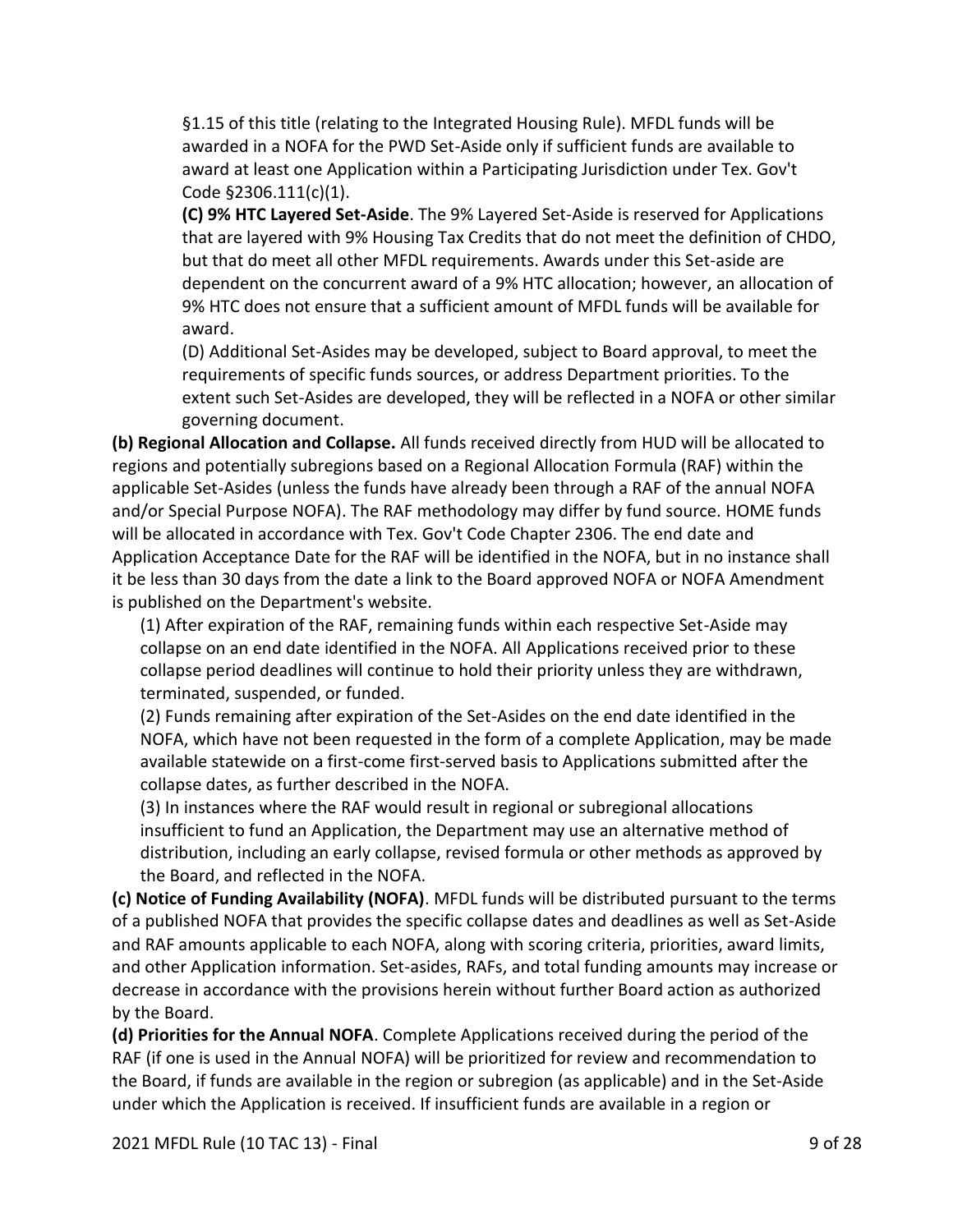subregion to fund all Applications then the scoring criteria in §13.6 of this Chapter will be applied if necessary and the oversubscribed Applications will be evaluated only after the RAF and/or Set-Aside collapse and in accordance with the additional priority levels below, unless an Application received earlier is withdrawn or terminated. If insufficient funds are available within a region, subregion, or Set-Aside, the Applicant may request to be considered under another Set-Aside if they qualify, prior to the collapse. Applications will be reviewed and recommended to the Board if funds are available in accordance with the order of prioritization described in paragraphs (1) - (3) of this subsection.

**(1) Priority 1**. Applications not layered with current year 9% Housing Tax Credits (HTC) that are received prior to the Market Analysis Delivery Date as described in 10 TAC §11.2 of this title (relating to Program Calendar for Housing Tax Credits). Priority 1 Applications may be prioritized based on score within their respective Set-Aside for a certain time period, for certain populations, or for certain geographical areas, as further described in the NOFA. **(2) Priority 2**. Applications layered with current year 9% HTC will be prioritized based on their recommendation status and score for an HTC allocation under the provisions of the Qualified Allocation Plan (QAP). All Priority 2 applications will be deemed received on the Market Analysis Delivery Date identified in Chapter 11 of this title, relating to the QAP. Priority 2 applications will be recommended for approval of the MFDL award at the same meeting when the Board approves the 9% HTC allocations. Applications for 9% HTC allocations are not guaranteed the availability of MFDL funds, as further provided in §13.5(e) of this chapter.

**(3) Priority 3**. Applications that are received after the Market Analysis Delivery Date identified in the QAP will be evaluated on a first come first served basis for any remaining funds, until the final deadline identified in the annual NOFA. However, the NOFA may describe additional prioritization periods for certain populations, or for certain geographical areas. Applications layered with 9% HTC that are on the waitlist after the late July Board meeting will be considered Priority 3 Applications; if the Applicant receives an allocation later in the year, the Application Acceptance date will be the date the Commitment Notice is issued, and MFDL funds are not guaranteed to be available.

**(e) Other Priorities**. The Board may set additional priorities for the annual NOFA, and for one time or special purpose NOFAs.

### **§13.5 Application and Award Process**

**(a) Applications**. MFDL Applicants must follow the applicable requirements in 10 TAC Chapter 11, Subchapter C (relating to Application Submission Requirements, Ineligibility Criteria, Board Decisions and Waiver of Rules).

**(b) Application Acceptance Date**. Applications will be considered received on the business day of receipt, unless a different time period is described in the Department's rules or NOFA. If an Application is received after 5:00 p.m., Austin local time, it will be determined to have been received on the following business day. Applications received on a non-business day will be considered received on the next day the Department is open. Applications will be considered complete at the time all Application materials, required third party reports and application fee(s) are received by the Department. Within certain Set-Asides or priorities, the date of receipt may be fixed, regardless of the earlier actual date a complete Application is received, if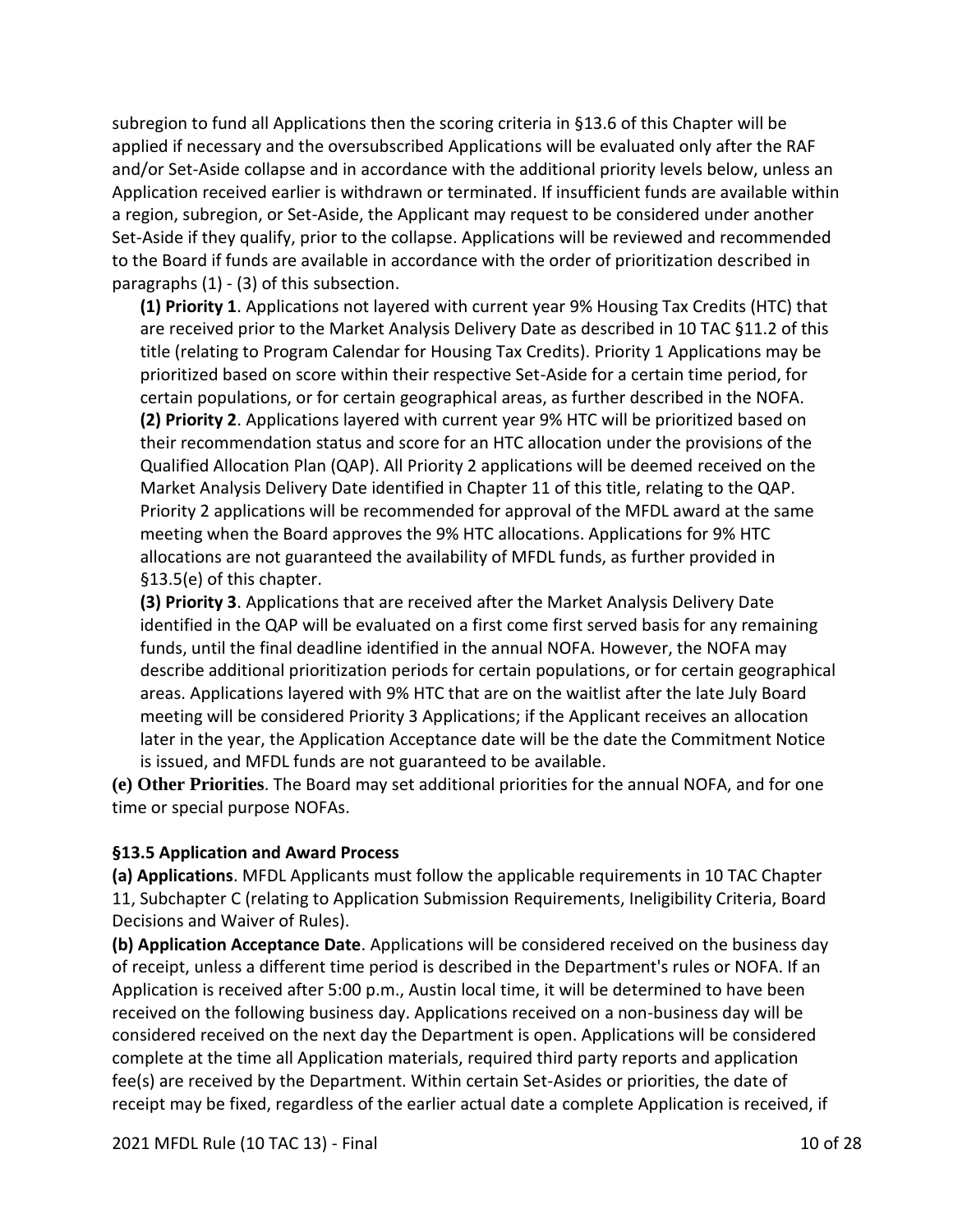so specified in the Department's rules or NOFA. If multiple Applications have the same Application Acceptance Date, in the same region or subregion (as applicable), and within the same Set-Aside, then score and tiebreaker factors, as described in §13.6 of this chapter (relating to Selection Criteria) for MFDL or 10 TAC §11.7 and §11.9 of this title (relating to Tie Breaker Factors and Competitive HTC Selection Criteria, respectively) for Applications layered with 9% HTC, will be used to determine the Application's rank.

**(c) Market Analysis**. Applications proposing Rehabilitation that request MFDL as the only source of Department funding may be exempted from the Market Analysis requirement in 10 TAC §11.205(2) (relating to Required Third Party Reports) if the Development's rent rolls for the most recent six months reflect occupancy of at least 80% of all habitable Units.

**(d) Required Site Control Agreement Provisions**. All Applicants for MFDL funds must include the following provisions in the purchase contract or site control agreement if the subject property is not already owned by the Applicant:

(1) "Notwithstanding any other provision of this Contract, Purchaser shall have no obligation to purchase the Property, and no transfer of title to the Purchaser may occur, unless and until the Department has provided Purchaser and/or Seller with a written notification that: (A) It has completed a federally required environmental review and its request for release of federal funds has been approved and, subject to any other Contingencies in this Contract, (i) the purchase may proceed, or (ii) the purchase may proceed only if certain conditions to address issues in the environmental review shall be satisfied before or after the purchase of the property; or (B) It has determined that the purchase is exempt from federal environmental review and a request for release of funds is not required."; and

(2) "The Buyer does not have the power of eminent domain relating to the purchase and acquisition of the Property. The Buyer may use federal funds from the U.S. Department of Housing and Urban Development (HUD) to complete this purchase. HUD will not use eminent domain authority to condemn the Property. All parties entered this transaction voluntarily and the Buyer has notified the Seller of what it believes the value of the Property to be in accordance with 49 CFR Part 24 Appendix A. If negotiations between both parties fail, Buyer will not take further action to acquire the Property."

**(e) Oversubscribed Funds for 9% HTC-Layered Applications**. Should MFDL funds be oversubscribed in a Set-Aside or for a fund source that has geographic limitations within a Set-Aside, Applications concurrently requesting 9% HTC will be notified and may amend their Application to accommodate another fund source and make changes that still meet threshold requirements in 10 TAC Chapter 11 and 13 of this title, and do not impact scoring under 10 TAC Chapter 11 of this title. The Department will provide notice to all impacted Applicants in the case of over-subscription, which will include a deadline for response. Multiple Applications from a single or affiliated Applicants does not constitute oversubscription, and the Applicant(s) will not be able to amend their Applications as described in this subsection. If MFDL funds become available between the Market Analysis Delivery Date, and the last Board meeting in July, they will not be reserved for 9% HTC-layered Applications, unless the reservation is described in the NOFA.

**(f) Availability of funds for 4% HTC-layered Applications**. If an Application requesting layered 4% HTC and Direct Loan funds is terminated under 10 TAC §11.201(2)(E), it will receive a new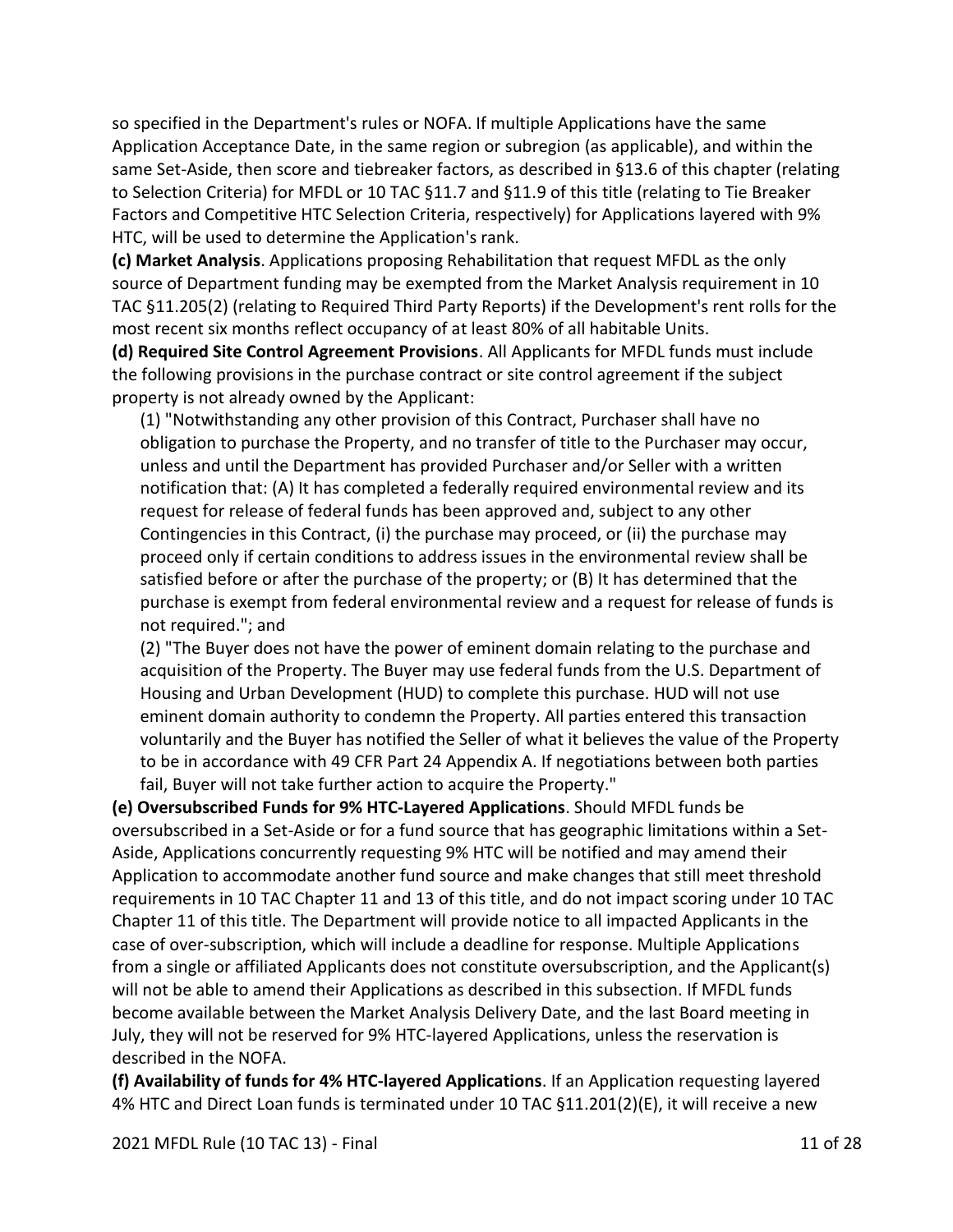Application Acceptance Date for purposes of Direct Loan on submission of the new Certificate of Reservation. Direct Loan funds will not be reserved for terminated Applications, and may not be available for the Application with a new Reservation.

**(g) Source of Direct Loan Funds**. To the extent that an Application is submitted under a Set-Aside where multiple sources of Direct Loan funds are available, the Department will select sources of funds for recommended Applications, as provided in paragraphs (1) - (4) of this subsection.

(1) The Department will generally select the recommended source of funds to award to an Application in the order described in subparagraphs (A) - (C) of this paragraph, which may be limited by the type of activity an Application is proposing or the proposed Development Site of an Application:

(A) Federal funds with commitment and expenditure deadlines will be selected first;

(B) Federal funds that do not have commitment and expenditure deadlines will be selected next; and

(C) Nonfederal funds that do not have commitment and expenditure deadlines will be selected last; however,

(2) The Department may also consider repayment risk or ease of compliance with other fund sources when assigning the source of funds to recommend for award to an Application;

(3) The Department may move to the next fund source prior to exhausting another selection; and

(4) The Department will make the final decision regarding the fund source to be recommended for an award (within a Set-Aside that has multiple fund sources), and this recommendation may be not be appealed.

**(h) Eligibility Criteria and Determinations**. The Department will evaluate Applications received under a NOFA for eligibility and threshold pursuant to the requirements of this chapter and Chapter 11 of this title (relating to the Qualified Allocation Plan). The Department may terminate the Application if there are changes at any point prior to MFDL loan closing that would have had an adverse effect on the score and ranking order of the Application that would have resulted in the Application being ranked below another Application received prior to the subject Application.

(1) Applicants requesting MFDL as the only source of Department funds must meet the Experience Requirement as provided in either subparagraph (A) or (B) of this paragraph:

(A) The Experience Requirement as provided in 10 TAC §11.204(6) of this title (relating to Required Documentation for Application Submission); or

(B) Alternatively by providing the acceptable documentation listed in §11.204(6)(i) -

(ix) of this title evidencing the successful development, and at least five years of the successful operation, of a project or projects with at least twice as many affordability restricted Units as requested in the Application.

(2) The Executive Director or authorized designee must make eligibility determinations for Applications for Developments that meet the criteria in subparagraph (A) or (B) of this paragraph regardless of available fund sources:

(A) Received an award of funds or resources from the Development from the Department within 15 years preceding the Application Acceptance Date; or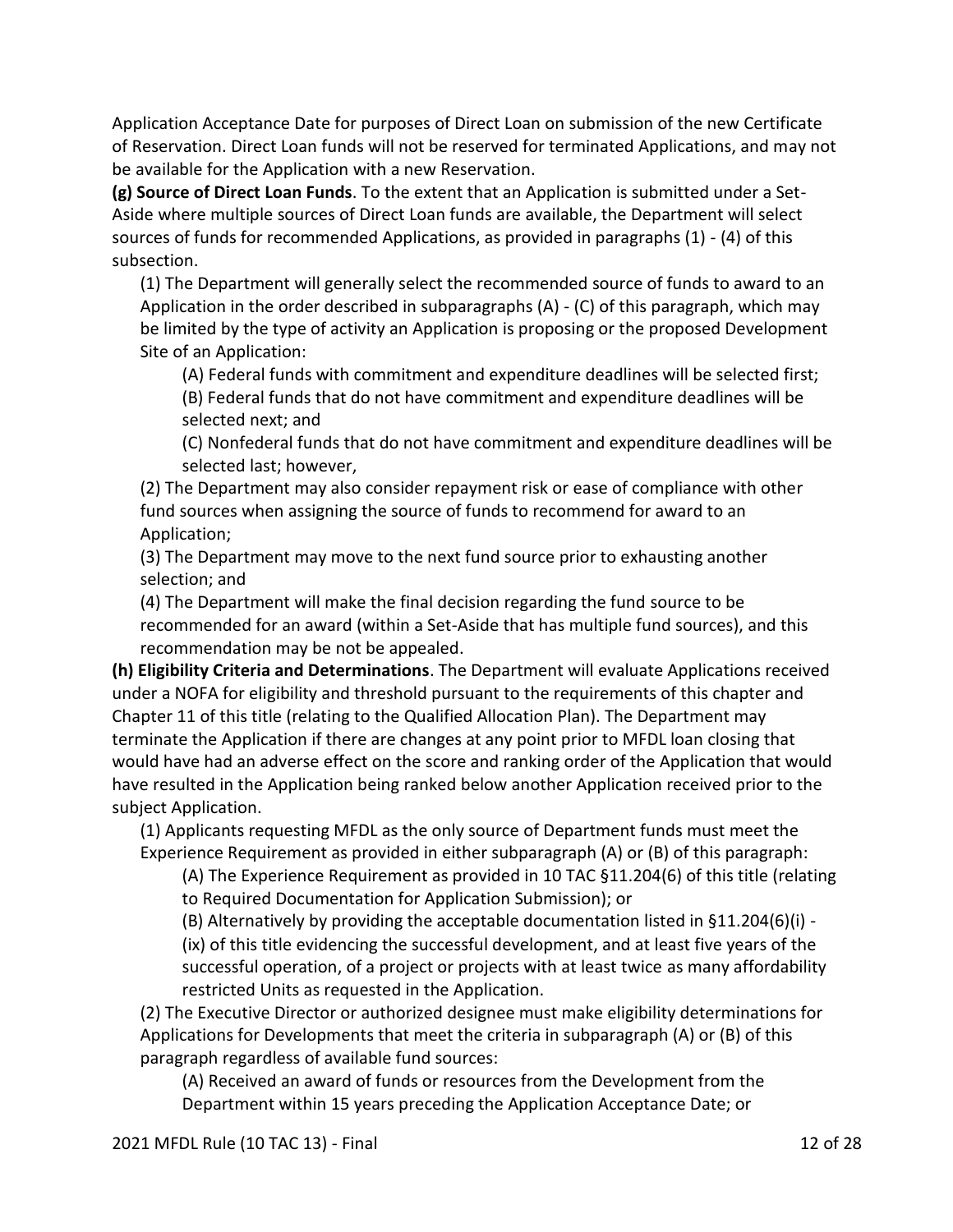(B) Started or completed construction, and are not proposing acquisition or rehabilitation.

(3) An Application that requires an eligibility determination must identify that fact prior to, or in their Application so that an eligibility determination may be made subject to the Applicant's appeal rights under 10 TAC §11.902 or 10 TAC §1.7 of this title, as applicable. A finding of eligibility under this section does not guarantee an award. Applications requiring eligibility determinations generally will not be funded with HOME or NSP funds.

(A) Requests under this subsection will not be considered more than 60 calendar days prior to the first Application Acceptance Date published in the NOFA, for the Set-Aside in which the Applicant plans to apply.

(B) Criteria for consideration include clauses (i) - (iii) of this subparagraph:

(i) Evidence of circumstances beyond the Applicant's control that could not have been prevented with appropriate due diligence; or

(ii) Force Majeure events (not including weather events); and

(iii) Evidence that no further exceptional conditions exist that will delay or cause further cost increases.

(C) Criteria for consideration shall not include weather events, typical construction, or financing delays.

(D) Applications for Developments that previously received an award from the Department within 15 years preceding the Application Acceptance Date will be evaluated at no more than the amount of Developer Fee proposed the last time that the Department published an Underwriting Report. MFDL funds may not be used to fund increased Developer Fee, regardless of the allowability of the increase under other Department rules.

**(i) Request for Preliminary Determination**. Applicants considering a request for Direct Loan layered with a 9% HTC Application may submit a Request for Preliminary Determination with the HTC Pre-Application. The results of evaluation of the Request may be used as evidence of review of the Development and the Principals for purposes of scoring under 10 TAC §11.9(e)(1)(E). Submission of a Request for Preliminary Determination does not obligate the Applicant to request Multifamily Direct Loan funds with their full Application. The Preliminary Determination is based solely on the information provided in the request, and does not indicate that the full Application will be accepted. It is not a guarantee that Direct Loan funds will be available or awarded to the full Application.

**(j) Effective rules and contractual terms**. The contractual terms of an award will be governed by and reflect the rules in effect at the time of Application; however, any changes in federal requirements will be reflected in the contractual terms. Further provided, that if after award, but prior to execution of such Contract, there are new rules in effect, the Direct Loan awardee may elect to be governed by the new rules, provided the Application would continue to have been eligible for award under the rules and NOFA in effect at the time of Application.

### **§13.6 Scoring Criteria**

The criteria identified in paragraphs (1) - (6) of this section will be used in the evaluation and ranking of Applications if other Applications have the same Application Acceptance Date, within the same Set-Aside, and having the same prioritization. There is no rounding of numbers in this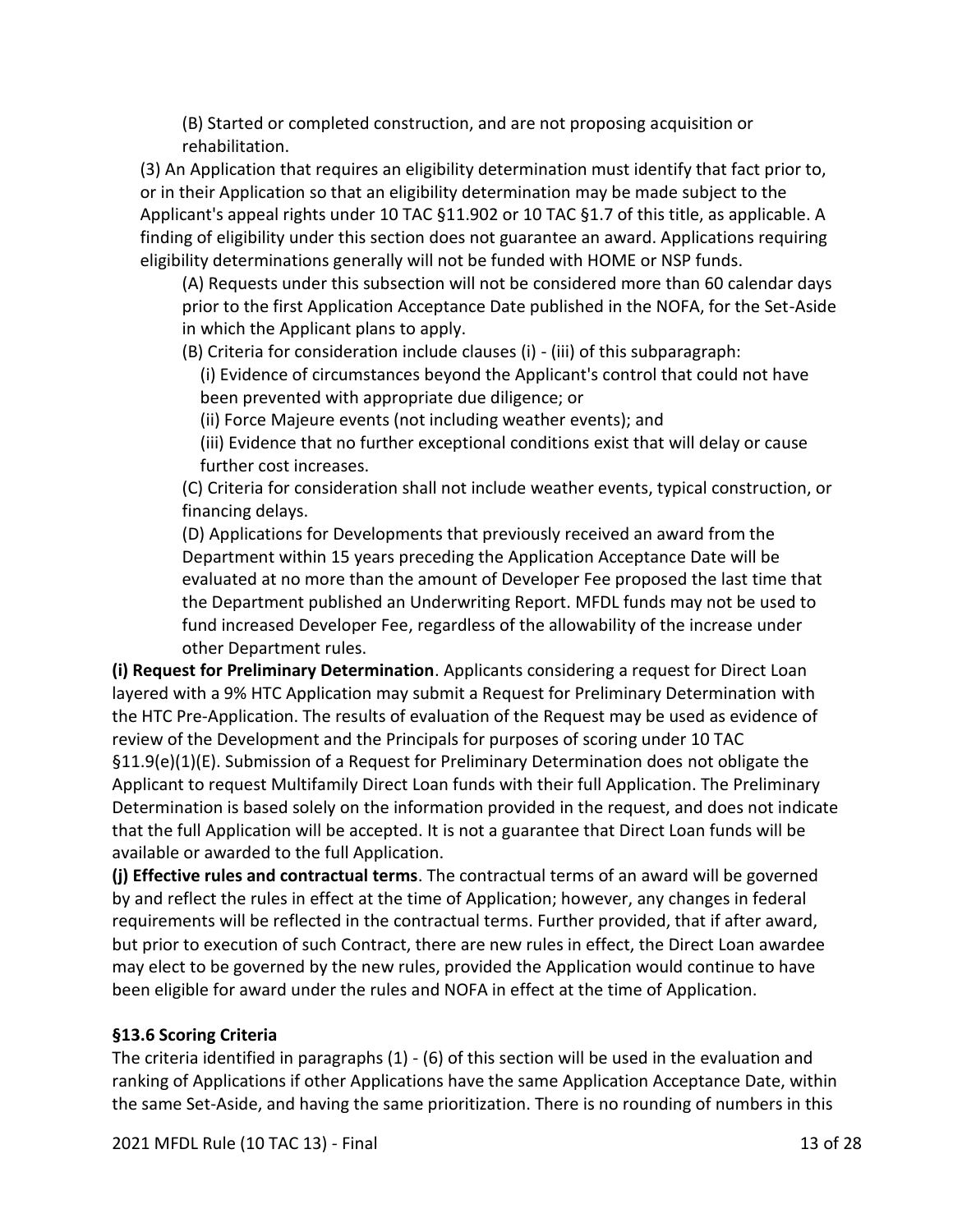section, unless rounding is explicitly indicated for that particular calculation or criteria. Changes to Applications where scoring is utilized under Chapter 13 will not be allowed between submission and award. The scoring items used to calculate the score for a 9% HTC-Layered Application will be utilized for scoring for an MFDL Application, and evaluated in the same manner, except as specified below. Scoring criteria in Chapter 11 of this title will always be superior to Scoring Criteria in this chapter if an MFDL Application is also concurrently requesting 9% HTC:

**(1) Opportunity Index**. Applicants eligible for points under 10 TAC §11.9(c)(4) (relating to the Opportunity Index) (up to 7 points).

**(2) Resident Services**. Applicants eligible for points under 10 TAC §11.9(c)(3)(A) (relating to Resident Services) (10 points) and Applicants eligible for points under 10 TAC §11.9(c)(3)(B) (relating to Resident Services) (1 point).

**(3) Underserved Area**. Applicants eligible for points under 10 TAC §11.9(c)(5) (relating to Underserved Area) (up to 5 points).

**(4) Subsidy per Unit**. An Application that caps the per MFDL eligible cost per Unit subsidy limit below Section 234 Condo Limits or HUD 221(d)(4) statutory limits (as applicable) for all Direct Loan Units regardless of Unit size at:

(A) \$100,000 per MFDL eligible cost per Unit (4 points).

(B) \$80,000 per MFDL eligible cost per Unit (8 points).

(C) \$60,000 per MFDL eligible cost per Unit (10 points).

**(5) Rent Levels of Residents**. Except for Applications submitted under the Soft Repayment Set-Aside, an Application may qualify to receive up to 13 points for placing the following rent and income restrictions on the proposed Development for the Federal and State Affordability Periods. These Units must not be restricted to 30% or less of AMI by another fund source; however, layering on other HTC Units may be considered for scoring purposes.

(A) At least 20% of all low-income Units at 30% or less of AMI (13 points);

(B) At least 10% of all low-income Units at 30% or less of AMI or, for a Development

located in a Rural Area, 7.5% of all low-income Units at 30% or less of AMI (12 points); or

(C) At least 5% of all low-income Units at 30% or less of AMI (7 points).

**(6) Tiebreaker**. In the event that two or more Applications receive the same number of points based on the scoring criteria above, staff will recommend for award the Application that proposes the greatest percentage of 30% AMI MFDL Units within the Development that would convert to households at 15% AMI in the event of a tie as represented in the Tiebreaker Certification submitted at the time of Application.

### **§13.7 Maximum Funding Requests and Minimum Number of MFDL Units**

**(a) Maximum Funding Request**. The maximum funding request for an Application will be identified in the NOFA, and may vary by development type, set-aside, or fund source. **(b) Maximum New Construction or Reconstruction Per-Unit Subsidy Limits**. While more restrictive per-Unit subsidy caps are allowable and incentivized as point scoring items in 10 TAC §13.6 of this chapter (relating to Scoring Criteria) or, the per-Unit subsidy limit for a Development will be determined by the Department as the Section 234 Condo limits with the applicable high cost percentage adjustment in effect at the start date of the NOFA, which are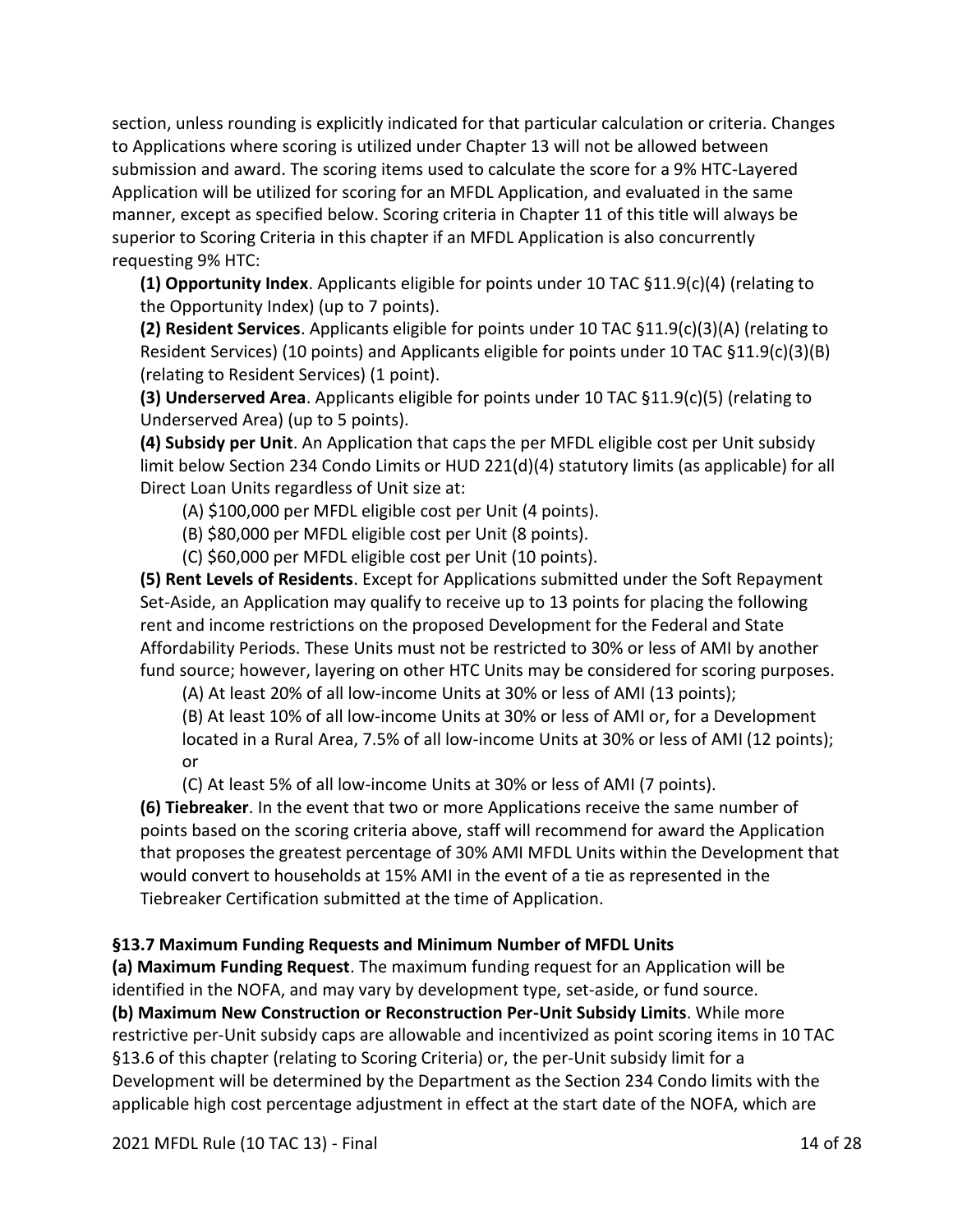the maximum MFDL eligible cost per-Unit subsidy limits that an Applicant may use to determine the amount of MFDL funds combined with other federal funds that may subsidize a Unit. **(c) Maximum Rehabilitation Per-Unit Subsidy Limits**. The MFDL eligible cost per-Unit to rehabilitate a Development may not exceed the HUD 221(d)(4) statutory limits, subject to high cost factors as published in the NOFA.

**(d) Minimum Number of MFDL Units**. The minimum required number of MFDL Units will be determined by the MFDL per-Unit subsidy limits and the cost allocation analysis, which will ensure the amount of MFDL Units as a percentage of total Units is equal to or greater than the percentage of MFDL funds requested as a percentage of total eligible MFDL Development costs. Applicants may be able to estimate the minimum number of MFDL Units by entering Application information into the Direct Loan Unit Calculator Tool available on the Department's website, but this tool might not cover the specific requirements of every Application. A larger number of Units may also be required if scoring is utilized.

### **§13.8 Loan Structure and Underwriting Requirements**

**(a) Loan Structures**. Loan structures will generally be governed by the Direct Loan fund source as described below but may be further differentiated within a Set-Aside, as described in a NOFA.

(1) Loans of NHTF may be structured as deferred payable, deferred forgivable, or amortizing loan at an interest rate as low as 0%. The amortization period for an NHTF amortizing loan will not exceed 40 years. Terms for these loans will be published in the NOFA. It is the responsibility of the Applicant to account for any Basis, taxable event implications, and other federal superior lender requirements when requesting the deferred forgivable or deferred payable loan structure available in this Set-Aside.

(2) Loans of HOME, NSP PI, and TCAP RF will be structured as fully repayable (must pay) at an interest rate specified in the NOFA and approved by the Board, with an amortization period not to exceed 40 years and loan term that matches the term of any superior loans (within six months) at the time of Application, within the requirements of  $\S 13.8(c)(3)$  of this chapter. To the extent the Direct Loan has first lien position during the permanent term, the amortization period and loan term must meet the requirements of  $\S 13.8(c)(3)$  of this Chapter. Terms for these loans will be published in the NOFA. The interest rate, amortization period, and term for the loan will be fixed by the Board at the time of award, and can only be amended prior to loan closing by the process in 10 TAC §13.12 (relating to Pre-Closing Amendments to Direct Loan Terms).

(3) Requirements of any other fund source will be determined in the NOFA.

**(b) Closing Memo to Underwriting Report**. Any changes to the total development cost, expenses, income, and/or other sources of funds from time of the publication of the initial Underwriting Report at the time of award to the time of loan closing, must be reevaluated by Real Estate Analysis staff, who will typically publish a Closing Memo to the Underwriting Report. The Report may recommend changes to the principal amount and/or the repayment structure for the Multifamily Direct Loan pursuant to §11.302 of this title (relating to Underwriting Rules and Guidelines), except that the change must have been an available option in the rule or NOFA (as applicable), and may not be made to awards that were competitively scored to the extent that change would have caused the Development to lose points. This will allow the Department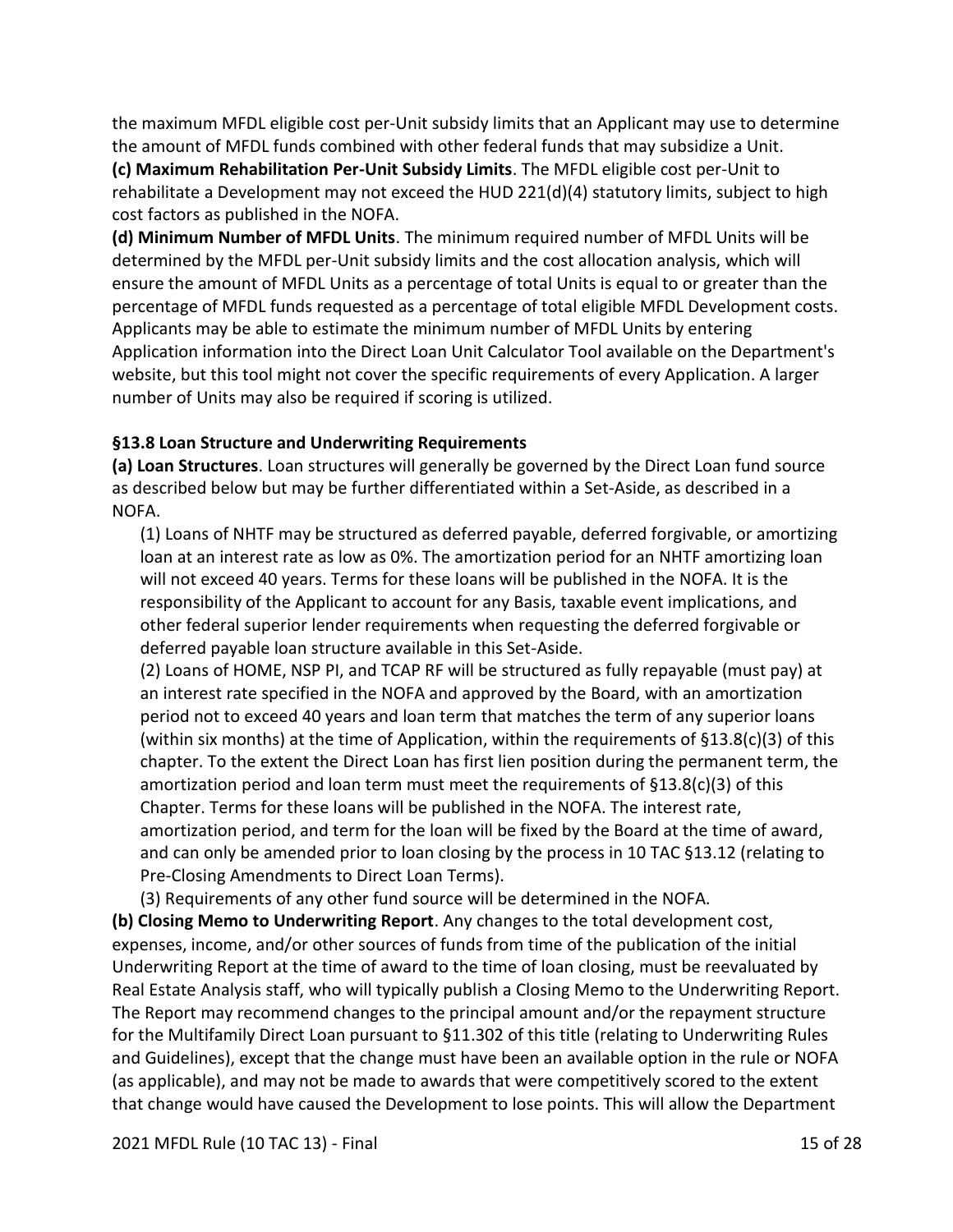to uphold the competitive process, mitigate any increased risk, and to ensure that the Development is not oversubsidized. Where the Department determines such risk is not adequately mitigated, the award may be terminated or reconsidered by the Board. Increases in the principal amount or scheduled payment amounts of any superior loans that cause the total Debt Coverage Ratio (DCR) to decrease by more than .05 require approval by the Board. If the changes cause the total DCR to no longer comply with 10 TAC §11.302 of this title (relating to Underwriting Rules and Guidelines), the award may be subject to termination.

**(c) Criteria for Construction-to-Permanent Loans**. Direct Loans awarded through the Department must adhere to the following criteria as identified in paragraphs (1) - (11) of this subsection if being requested as construction-to-permanent loans, for which the interest rate will be specified in the NOFA and approved by the Board:

(1) The construction term for MFDL loans shall be coterminous with any superior construction loan(s), but no greater than 36 months. In the event the MFDL loan is the only loan with a construction term or the superior construction loan, the construction term shall be 24 months with one available six-month extension that may be approved for good cause by the Executive Director or his designee;

(2) No interest will accrue during the construction term;

(3) The loan term shall be no less than 15 years and no greater than 40 years and six months, and the amortization period shall be between 30 to 40 years. The Department's loan must mature at the same time or within six months of the shortest term of any senior debt, so long as neither exceeds 40 years and six months. The loan term commences following the end of the construction term;

(4) For Direct Loans structured as deferred payable loans, the loan shall be structured with either one balloon payment due at the end of the loan or with several payments due at a point in time during the loan term. For Direct Loans structured as deferred forgivable, the loan shall be structured with one balloon payment due at the end of the loan term; (5) For amortized Direct Loans that are not subordinate to a HUD-insured loan, the loan shall be structured with regular monthly payments beginning on the first of the month following the end of the construction term and continuing for the loan term;

(6) For amortized Direct Loans that are subordinate to a HUD-insured loan, the loan shall be structured with an annual payment beginning on the first of the month following one year after the end of the construction term and continuing until the end of the loan term;

(7) If an amortized Direct Loan is subordinate to a HUD-insured loan that requires the Direct Loan to be subject to surplus cash flow as defined by HUD, staff will require the debt service coverage ratio on both the HUD insured loan and the Department's loan - as restricted to surplus cash flow - to continue to meet the minimum 1.15 DCR in accordance with 10 TAC §11.302(d)(4)(D) (relating to Acceptable Debt Coverage Ratio Range), and may require payment of any remaining amount from other sources;

(8) Loans shall be secured with a deed of trust with a permanent lien position that is superior to any other sources for financing including hard repayment debt that is in an amount less than or equal to the Direct Loan amount and superior to any other sources that have soft repayment structures, non-amortizing balloon notes, have deferred forgivable provisions, or in which the lender has an identity of interest with any member of the Development Team. Parity liens may only be considered with USDA Rural Development;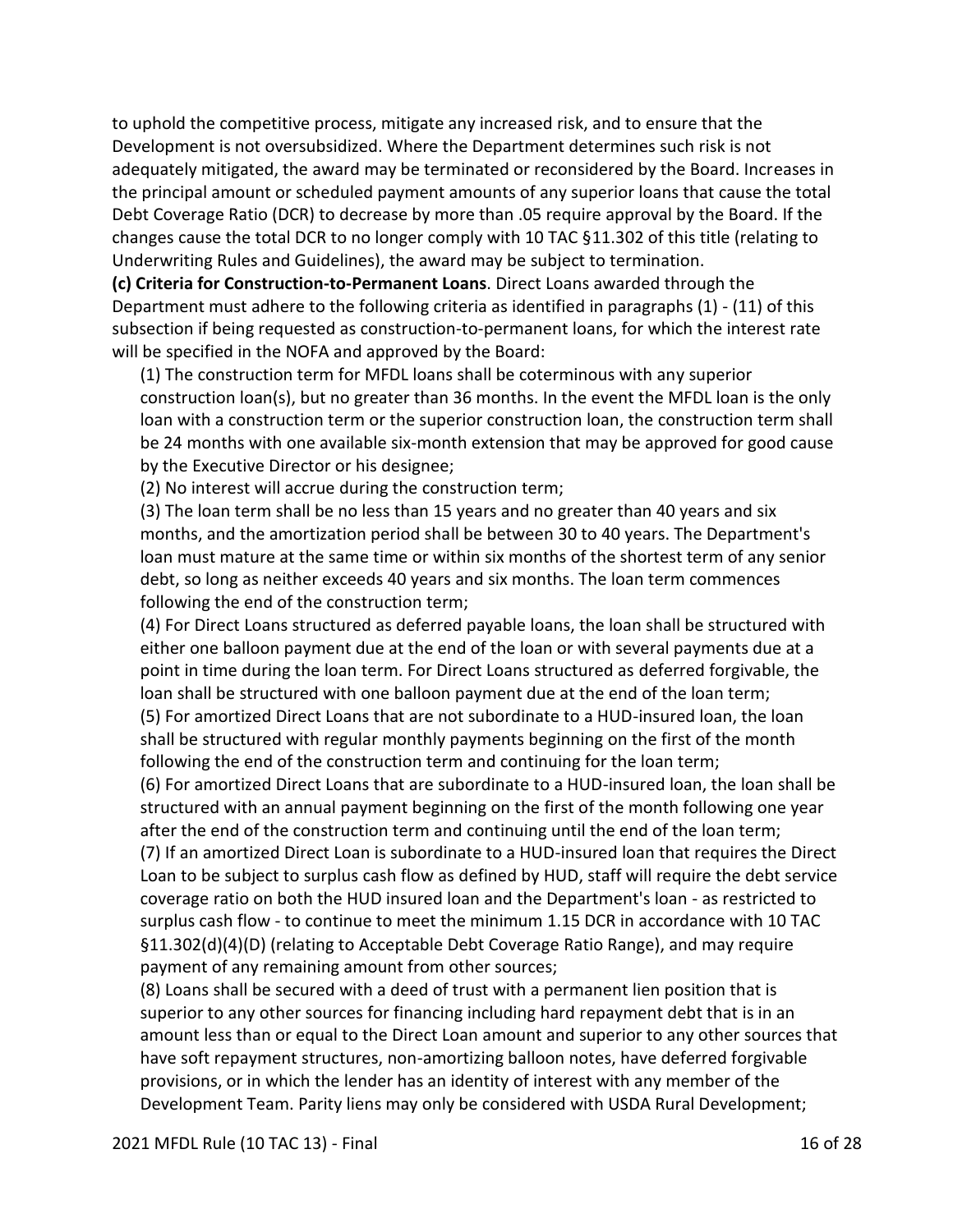(9) If the Direct Loan amounts are more than 50% of the Total Housing Development Cost, except for Developments also financed through the USDA §515 program, the Application must include documents identified in either subparagraphs (A) or (B) of this paragraph:

(A) A letter from a Third Party Certified Public Accountant verifying the capacity of the Applicant, Developer, or Development Owner to provide at least 10% of the Total Housing Development Cost as a short term loan for the Development; or (B) Evidence of a line of credit or equivalent tool in the sole determination of the Department equal to at least 10% of the Total Housing Development Cost from a financial institution that is available for use during the proposed Development activities;

(10) If the Direct Loan is the only source of permanent Department funding for the Development, the Development Owner must provide all items required in subparagraphs (A) and (B) of this paragraph:

(A) Equity in an amount not less than 10% of Total Housing Development Costs; however,

(i) An Applicant for Direct Loan funds may request Board approval to have an equity requirement of less than 10% that would not have to meet the waiver requirements in 10 TAC §11.207 of this title. The request must specify the proposed equity that will be provided and provide support for why that reduced level of equity will be sufficient to provide reasonable assurance that such owner will be able to complete construction and stabilization timely; and

(ii) "Sweat equity" or other forms of equity that cannot be readily accessed will not be allowed to count toward the equity requirement; and

(B) Evidence submitted through the Application Submission Process that shows the Direct Loan amount is not greater than 80% of the Total Housing Development Costs; and

(11) Up to 50% of the loan may be advanced at loan closing, should there be sufficient eligible costs to reimburse that amount.

**(d) Criteria for Construction Only Loans**. Direct Loans through the Department must adhere to the following criteria as identified in paragraphs (1) - (3) of this subsection if being requested as construction only loans:

(1) The term of the construction loan must be coterminous with any superior construction loan(s), but no greater than 36 months. In the event that the Direct Loan is the only construction loan or is the superior construction loan, the term may not exceed 24 months with available six-month extension that may be approved for good cause by the Executive Director or his designee;

(2) The interest rate may be as low as 0%; and

(3) Up to 50% of the loan may be advanced at loan closing, should there be sufficient costs to reimburse that amount.

**(e) Criteria for Permanent Refinance Loans**. If 90% of the Department's loan will repay existing debt, the first payment will be due the month after the month of loan closing, in which 90% of the loan may be advanced at loan closing, unless the Board approves another date.

**(f) Evaluations**. All Direct Loan Applicants in which third-party financing entities are part of the sources of funding must include a pro forma and lender approval letter evidencing review of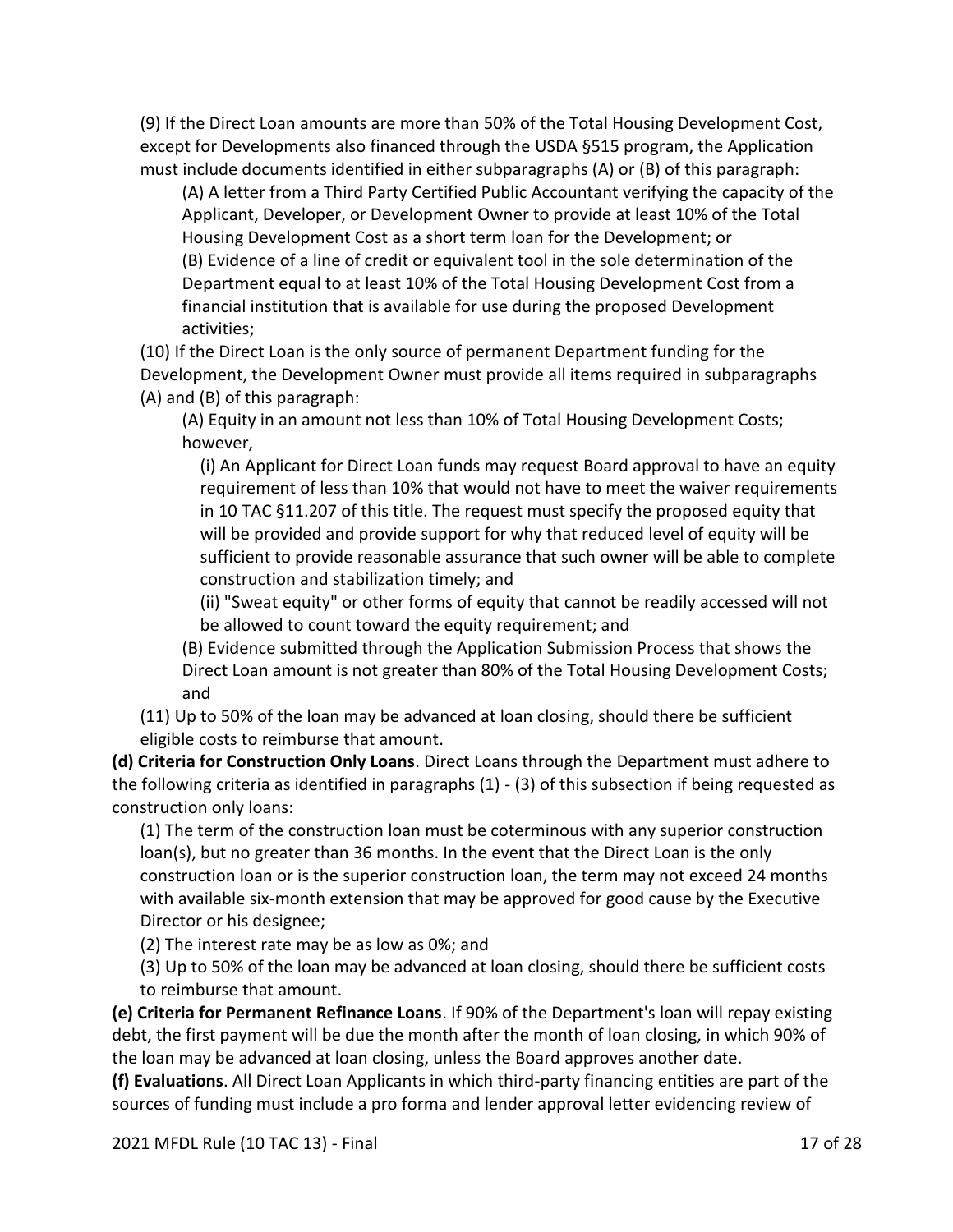the Development and the Principals, as described in 10 TAC §11.9(e)(1) of this title (relating to Competitive HTC Selection Criteria). Where no third-party financing exists, the Department reserves the right to procure a third-party evaluation which will be required to be prepaid by the Applicant.

**(g) Pass-Through Loans**. Department funds may not be used as pass-through financing. The Department's Borrower must be the Development Owner.

## **§13.9 Construction Standards**

All Developments financed with Direct Loans will be required to meet at a minimum the applicable requirements in Chapter 11 of this title (relating to the Qualified Allocation Plan). In addition, Developments must meet all applicable state and local codes, ordinances, and standards; the 2015 International Existing Building Code (IEBC) or International Building Code (IBC), as applicable. Should IEBC be more restrictive than local codes, or should local codes not exist, then the Development must meet the requirements imposed by IEBC or IBC, as applicable. Developments must also meet the requirements in paragraphs (1) - (5) of this section:

**(1) Third-Party Recommendations**. Recommendations made in the Environmental Site Assessment (§11.305 of this title) and any Scope of Work and Cost Review (§11.306 of this title) with respect to health and safety issues, life expectancy of major systems (structural support; roofing; cladding and weatherproofing; plumbing; electrical; and heating, ventilation, and air conditioning) must be implemented;

**(2) Lead and Asbestos Testing**. For properties originally constructed prior to 1978, the Scope of Work and Cost Review and scope of work must be provided to the party conducting the lead-based paint and/or asbestos testing, and the Development Owner must implement the mitigation recommendations of the testing report;

**(3) Broadband Infrastructure**. The broadband infrastructure requirements described in 24 CFR §92.251(a)(2)(vi) or (b)(1)(x) for HOME, NSP, or TCAP RF; or 24 CFR §93.301(a)(2)(vi) or 24 CFR §93.301(b)(2)(vi) for NHTF, as applicable;

**(4) Properties in Catastrophe Areas**. Developments located in the designated catastrophe areas specified in 28 TAC §5.4008 must comply with 28 TAC §5.4011 (relating to Applicable Building Code Standards in Designated Catastrophe Areas for Structures Constructed, Repaired or to Which Additions Are Made On and After January 1, 2008); and

**(5) Minimum Construction Standards**. Rehabilitation Developments funded with federal sources may also be required to meet Minimum Rehabilitation Standards, as required by HUD.

# **§13.10 Development and Unit Requirements**

**(a) Proportionality**. The bedroom/bathroom/amenities and square footages for Direct Loan Units must be comparable to the bedroom/bathroom/amenities and square footages for the total number of Units in the Development based on the amount of Direct Loan funds requested as a percentage of total MFDL eligible costs. As a result of this requirement, the Department will use the Proration Method as the Cost Allocation Method in accordance with CPD Notice 16- 15, except as described in subsection (b) of this section. Additionally, the amount of Direct Loan funds requested cannot exceed the per-unit subsidy limit described in this chapter or in the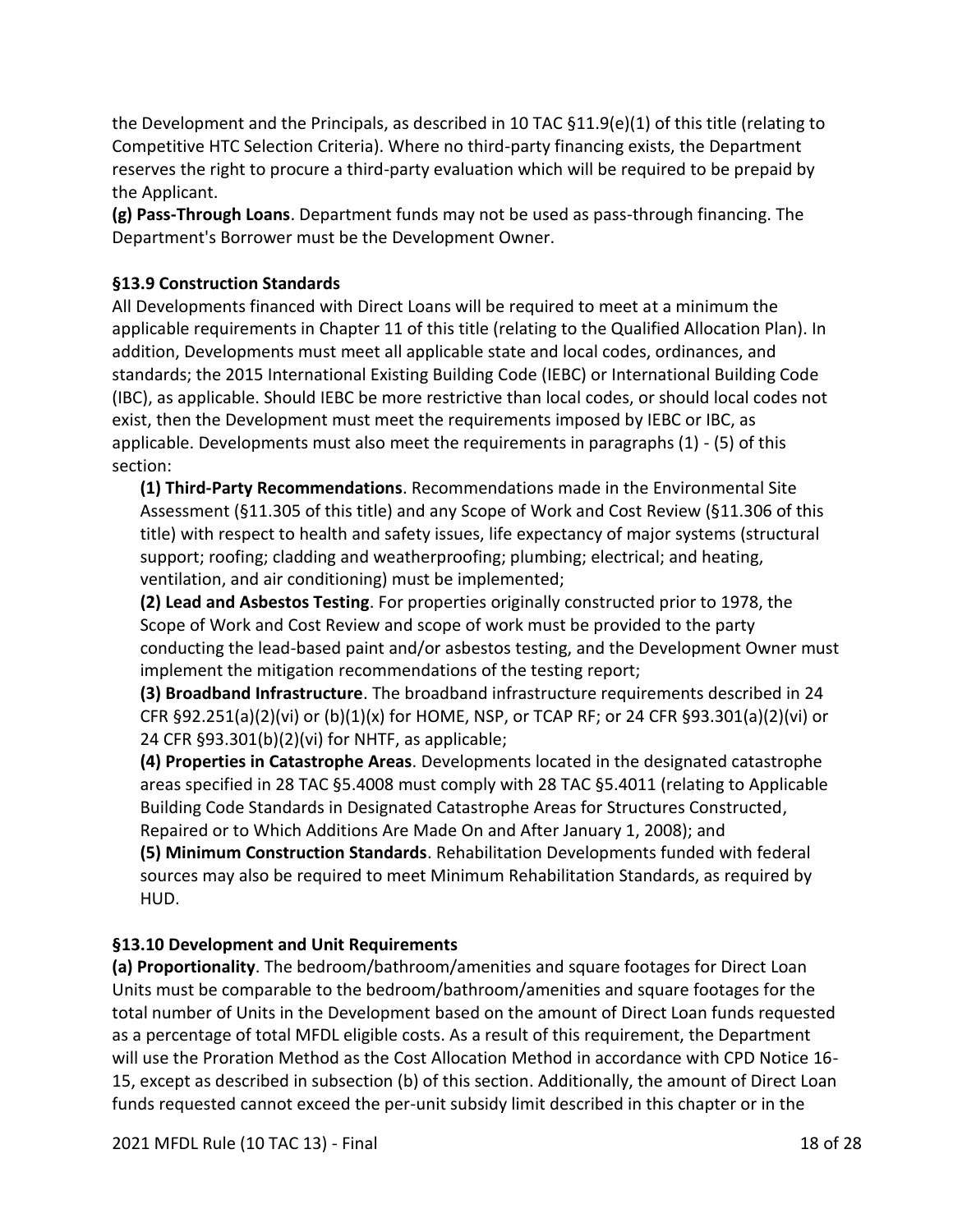applicable NOFA. Direct Loan Units must be provided as a percentage of each Unit Type, in proportion to the percentage of total costs included in the Direct Loan.

**(b) Floating Units**. Floating Direct Loan Units may only float among the Units as described in the Direct Loan Contract and Direct Loan LURA.

(1) For HOME, NSP, and TCAP RF, Direct Loan Units must float throughout the Development unless the Development also contains public housing Units that will receive Operating Fund or Capital Fund assistance under Section 9 of the 1937 Act as defined in 24 CFR §5.100. (2) For NHTF, Direct Loan Units must float throughout the Development, except as prohibited by 24 CFR §93.203.

#### **(c) Unit Match Requirements**.

(1) For a Development funded with NSP and/or NHTF, a required matching contribution will result in at least one HOME Match-Eligible Unit, in addition to the NSP and/or NHTF Units. (2) For a Development funded with HOME, a required matching contribution may or may not result in a HOME Match-Eligible Unit, beyond the Department's HOME assisted Units. (3) For a Development funded with TCAP RF in the annual NOFA, a matching contribution in addition to the Match that the Department counts from the TCAP RF investment will result in some amount of TCAP RF assisted Units being considered HOME Match-Eligible Units.

**(d) Minimum Affordability Period**. The minimum affordability period for all Direct Loan Units awarded under a NOFA will match the greater of the term of the loan, or 30 years unless a lesser period is approved by the Board. The Department reserves the right to extend the Affordability Period for Developments that fail to meet Program requirements.

**(e) Restricted Units**. If the Department is the only source of permanent funding for the Development by virtue of equity from HTC and MFDL funding, all Units must be income and rent restricted under a combination of HTC and Direct Loan LURAs, regardless of the amount of deferred Developer Fee as a permanent source. If the MFDL funding is the only source of permanent funding for the Development, all Units must be income and rent restricted by the Direct Loan LURA, and all costs must be MFDL eligible, regardless of the amount of deferred Developer Fee as a permanent source.

**(f) Income Levels Committed at Time of Application**. If the Direct Loan funds are used in a 9% or 4% HTC-Layered Development that is electing Income Averaging to qualify under IRC §42, the Direct Loan Units required by the LURA must continue to be provided at the income levels committed at the time of Application. Direct Loan Unit designations may not change to meet Income Averaging requirements.

**(g) Mandatory Development Features**. Development features described under 10 TAC §11.101(b)(4) may be selected to meet federal or state requirements, without a change to the number or description of features (e.g. selection of Broadband).

### **§13.11 Post-Award Requirements**

**(a)** Direct Loan awardees must satisfactorily complete the following Post-Award Requirements after the Board approval date.

**(b)** If a Direct Loan award is declined by the Direct Loan awardee and returned after Board approval, or if the Direct Loan awardee or Affiliates fail to timely enter into the Contract, close the loan, begin and complete construction, or leave a portion of the Direct Loan award unexpended, penalties may apply under 10 TAC §11.9(f) (relating to Competitive HTC Selection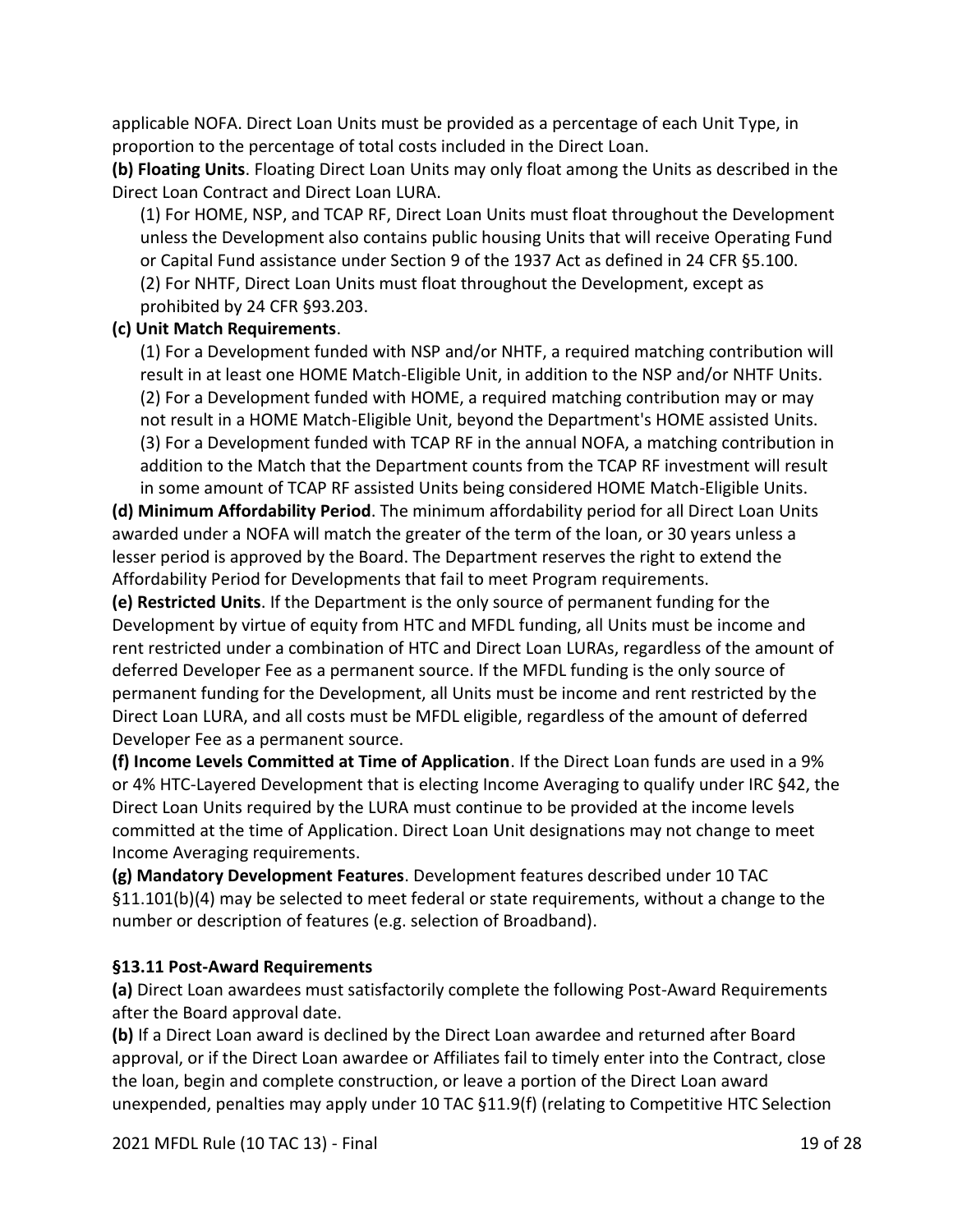Criteria), and/or the Department may prohibit the Applicant and all Affiliates from applying for MFDL funds for a period of two years.

**(c)** Extensions to the benchmarks in paragraphs (1) - (4) and (7) - (8) of this subsection may only be approved by the Executive Director or authorized designee in accordance with 10 TAC §13.12 or 10 TAC §13.13 of this chapter, as applicable.

**(1) Award Letter**. If provided, Direct Loan awardees must execute and return to the Department an Award Letter, provided by the Department, within 15 calendar days after receipt. The Award Letter will be conditional in nature, and provide a basic outline of the terms and conditions approved by the Board.

**(2) Environmental Clearance**. In order to obtain environmental clearance (if applicable), Direct Loan awardees must submit a fully completed environmental review including any applicable reports to the Department within 90 calendar days of the Board approval date. If the awardee was contemporaneously awarded 9% HTC and selected Readiness to Proceed points under 10 TAC §11.9(c)(8), this period is within 14 calendar days of the Board approval date. If the awardee receives an allocation of 9% HTC from the waitlist after the July Board meeting, the fully completed environmental review must be submitted within 90 calendar days of receipt of the Carryover Allocation Agreement. Applicants or Direct Loan awardees that commit any choice limiting activities as defined by HUD in 24 CFR Part 58 prior to obtaining environmental clearance may be subject to termination of the Direct Loan award. **(3) Contract Execution**. After a Development receives environmental clearance (if

applicable), the Department will draft a Contract to be emailed to the Direct Loan awardee. Direct Loan awardees must execute and return a Contract to the Department within 30 calendar days after receipt of the Contract.

**(4) Loan Closing and Construction Commencement**. Loan closing must occur and construction must begin on or before the date described in the Contract. If construction has not commenced within 12 months of the Contract Effective Date, the award may be terminated.

**(5) Quarterly Construction Status Reports**. The Development Owner is required to submit quarterly Construction Status Reports to the Asset Management Division as described and by the deadlines specified in 10 TAC §10.402(h) of this title (relating to Construction Status Report).

**(6) Mid-Construction Development Inspection Letter**. In addition to any other obligations required as the result of any other Department funding sources, the Development Owner must submit a Mid-Construction Development Inspection Request once the Development has met at least 25% construction completion as indicated on the G703 Continuation Sheet or HUD equivalent form. Department inspection staff will issue a Mid-Construction Development Inspection Letter that confirms work is being done in accordance with the applicable codes, the construction contract, and construction documents. Regardless of how Direct Loan funds are allocated among acquisition, Hard, and Soft costs, up to 50% of the Direct Loan award may be released prior to issuance of the Mid-Construction Development Inspection Letter, with the remaining 50% available for disbursement in accordance with the percentage of Construction Completion.

**(7) Construction Completion**. Construction must be completed, as reflected by the Development's certificate(s) of occupancy (if new construction and/or reconstruction) and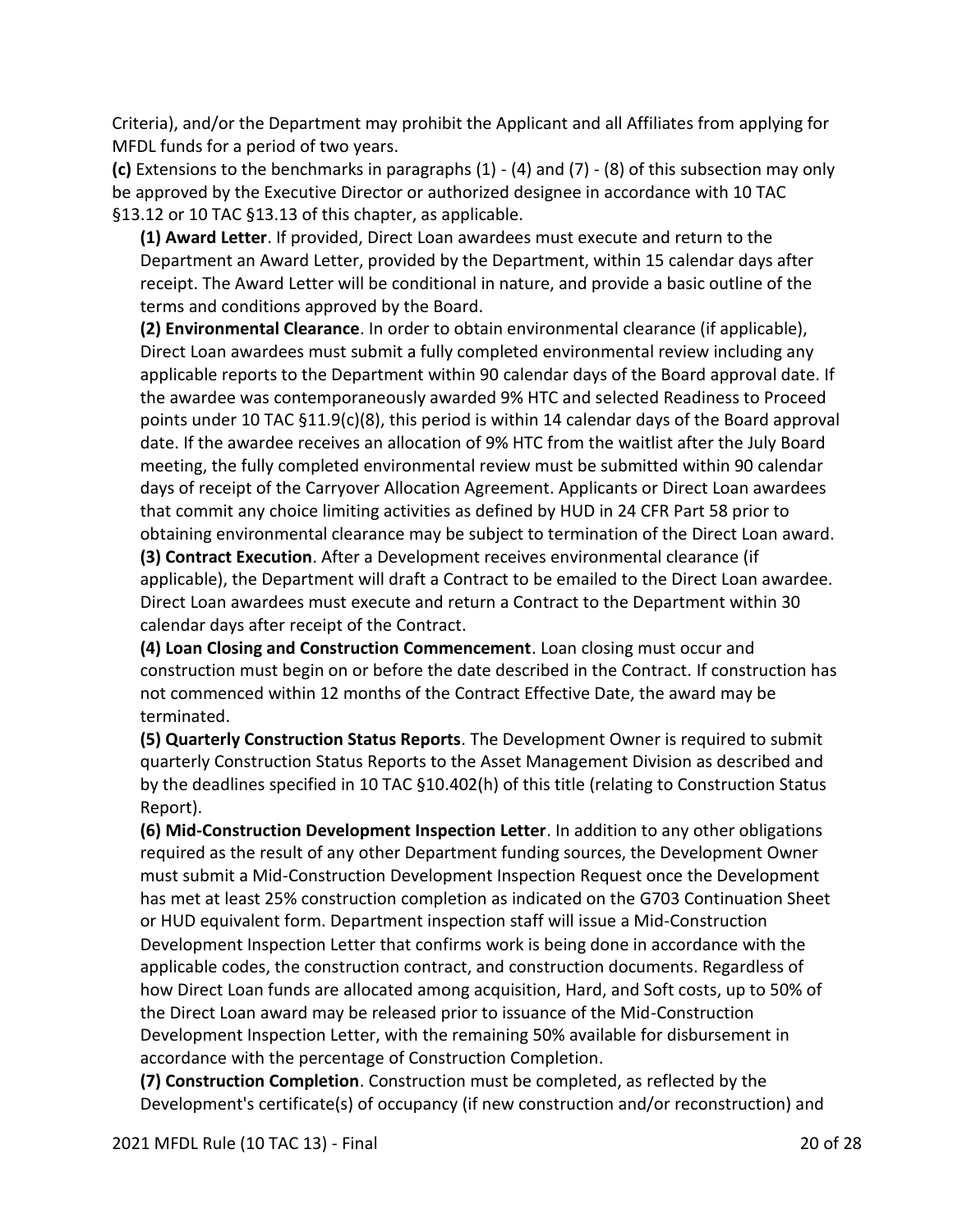Certificate of Substantial Completion (AIA Form G704) or Form HUD-92485 for instances in which a federally insured HUD loan is being utilized, within the construction term of any superior construction loan(s) or 24 months of the actual loan closing date if no superior construction loan(s) exists.

**(8) Closed Final Development Inspection Letter**. The Closed Final Development Inspection Letter must be issued by the Department within 36 months of loan closing. This letter will verify committed amenities have been provided and confirm compliance with all applicable accessibility requirements; this letter may include deficiencies that require resolution. The Final Development Inspection may be conducted concurrently with a Uniform Physical Condition Standards (UPCS) inspection. However, any letters associated with a UPCS inspection will not satisfy the Closed Final Development Inspection Letter required by this subsection.

**(9) Initial Occupancy**. Initial occupancy of all MFDL assisted Units by eligible households shall occur within six months of the final Direct Loan draw. Requests to extend the initial occupancy period must be accompanied by documentation of marketing efforts and a marketing plan. The marketing plan may be submitted to HUD for final approval, if required by the MFDL fund source.

**(10) Per Unit Repayment**. Repayment may be required on a per Unit basis for Units that have not been rented to eligible households within 18 months of the final Direct Loan draw. **(11) Termination and Repayment for Failure to Complete**. Termination of the Direct Loan award and repayment of all disbursed funds will be required for any Development that is not completed within four years of the effective date of a Direct Loan Contract.

**(12) Loan Closing**. In preparation for closing any Direct Loan, the Development Owner must submit the items described in subparagraphs (A) - (F) of this paragraph. Providing incomplete documents, or not responding timely to subsequent Department requests for materials needed to facilitate closing, may significantly inhibit the Department's ability to meet closing timelines. Any request to change the financing structure of the Development, or the ownership structure, will in most cases extend the amount of time it will take for the Department to meet closing timelines, and may move prioritization of the closing below that of other Developments.

(A) Documentation of the prior closing or concurrent closing with all sources of funds necessary for the long-term financial feasibility of the Development.

(B) Due diligence items determined by the Department to be prudent and necessary to meet the Department's rules and to secure the interests of the Department, as requested by Staff.

(C) When Department funds have a first lien position during the construction term, or if the Development is a public work under state law assurance of completion of the Development in the form of payment and performance bonds in the full amount of the construction contract or equivalent guarantee as allowable under state law in the sole determination of the Department is required. Development Owners utilizing the USDA §515 program for a Development that is not a public work are exempt from this requirement, but must meet the alternative requirements set forth by USDA. (D) Documentation required for preparation of closing loan documents includes, but is not limited to: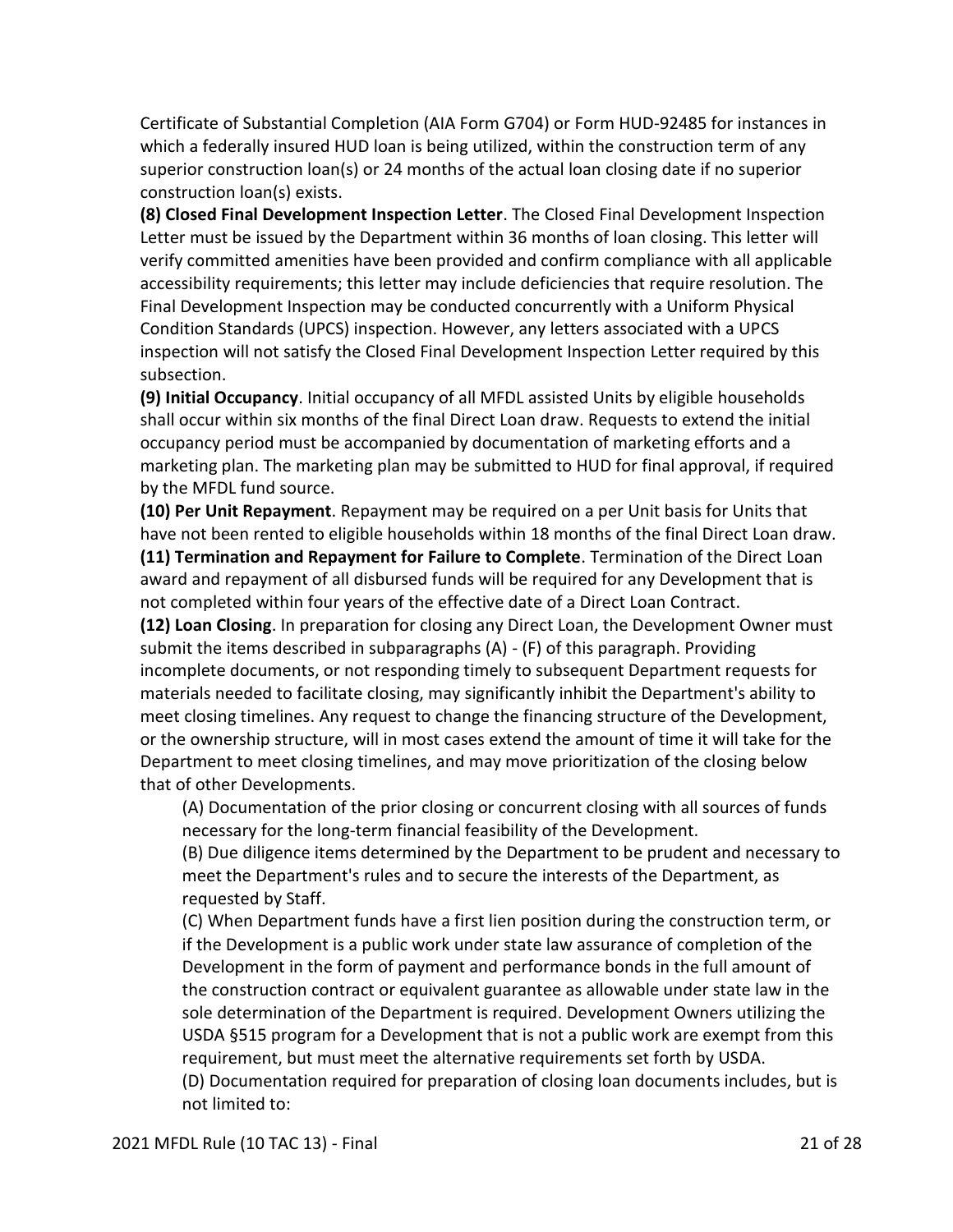(i) Substantially final information necessary for REA staff to reevaluate the transaction prior to loan closing, including but not limited to a substantially final development cost schedule, sources and uses, operating pro forma, annual operating expenses, rent schedule, updated written financial commitments or term sheets, and any additional financing exhibits that have changed since the time of Application;

(ii) Substantially final Draft Owner/General Contractor agreement and draft Owner/Architect agreement prior to closing with final executed copies required by the day of closing;

(iii) Survey of the Property that includes a certification to the Department, Development Owner, Title Company, and other lenders;

(iv) Plans and specifications for review by the Department's inspection staff. Inspection staff will issue a plan review letter that is intended to assist in identifying early concerns associated with the Department's final construction requirements; and

(v) If layered with Housing Tax Credits, a substantially final draft limited partnership agreement between the General Partner and the tax credit investor entity.

(E) If required by the fund source, prior to Contract Execution unless an earlier period is described in Chapters 10, 11, or 12 of this title, the Development Owner must provide verification of:

(i) Environmental clearance from the Department or HUD, as applicable;

(ii) Site and Neighborhood clearance from the Department;

(iii) Documentation necessary to show compliance with the Uniform Relocation Assistance and Property Act and any other relocation requirements that may apply; and

(iv) Any other documentation that is necessary or prudent to meet program requirements or state or federal law in the sole determination of the Department.

(F) The Direct Loan Contract as executed, which will be drafted by the Department's counsel or its designee for the Department. No changes proposed by the Developer or Developer's counsel will be accepted unless approved by the Department's Legal Division or its designee.

**(13) Loan Documents**. The Development Owner is required to execute all loan closing documents required by and in the form and substance acceptable to the Department's Legal Division.

(A) Loan closing documents include but are not limited to a promissory note, deed of trust, construction loan agreement (if the proceeds of the loan are to be used for construction), LURA, Architect and/or licensed engineer certification of understanding to complete environmental mitigation if such mitigation is identified in HUD's environmental clearance or the Real Estate Analysis Division (REA) Underwriting Report and assignment and security instruments whereby the Developer, the Development Owner, and/or any Affiliates (if applicable) grants the Department their respective right, title, and interest in and to other collateral, including without limitation the Owner/Architect agreement and the Owner/General Contractor agreement, to secure the payment and performance of the Development Owner's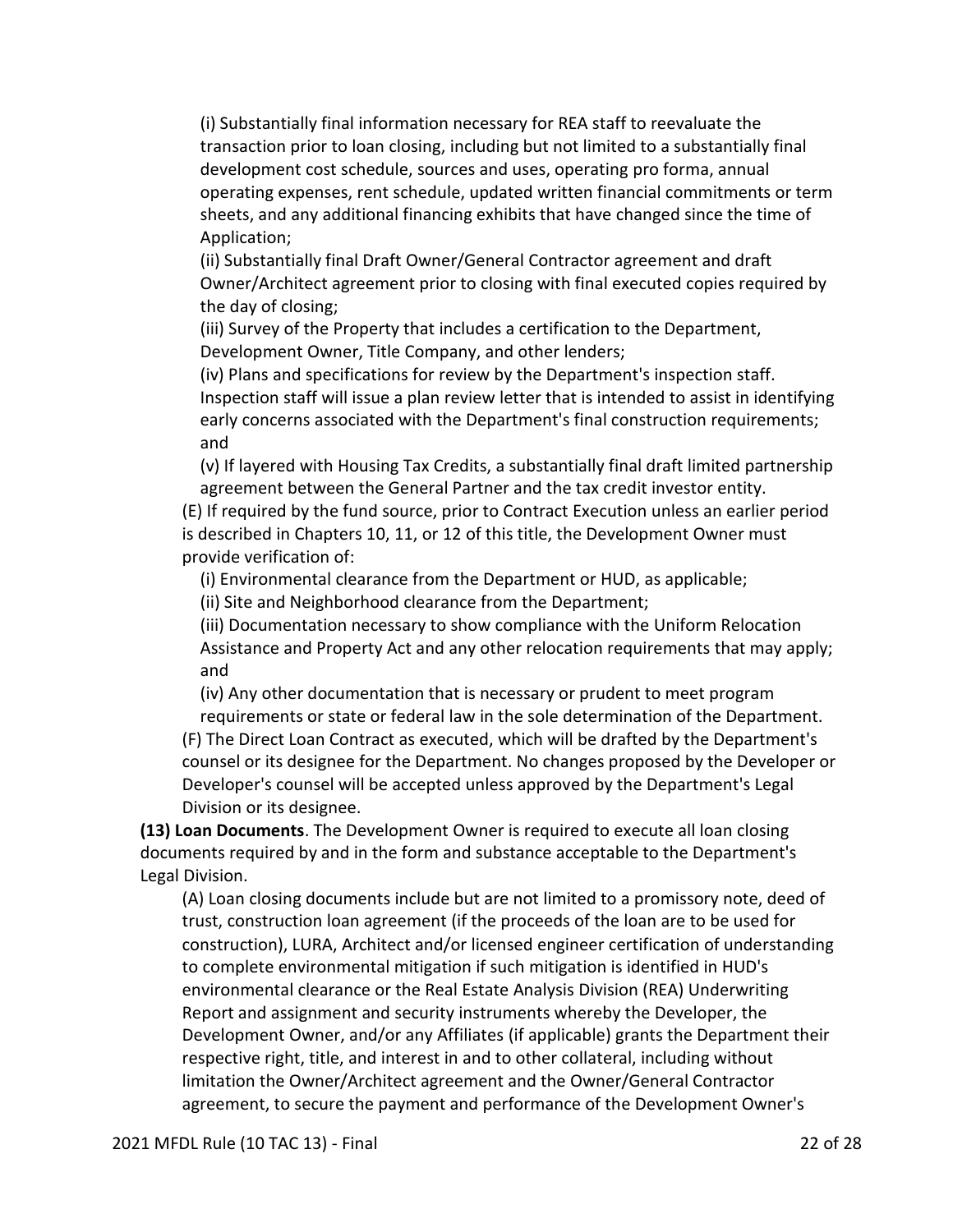obligations under the loan documents.

(B) Loan terms and conditions may vary based on the type of Development, Real Estate Analysis Underwriting Report, and the Set-Aside under which the award was made.

**(14) Disbursement of Funds**. The Borrower must comply with the requirements in subparagraphs (A) - (K) of this paragraph in order to receive a disbursement of funds to reimburse eligible costs incurred. Submission of documentation related to the Borrower's compliance with these requirements is required with a request for disbursement:

(A) All requests for disbursement must be submitted through the Department's Housing Contract System, using the MFDL draw workbook or such other format as the Department may require;

(B) Documentation of the total construction costs incurred and costs incurred since the last disbursement of funds must be submitted. Such documentation must be signed by the General Contractor and certified by the Development architect and is generally in the form of an AIA Form G702/ G703 or HUD equivalent form; (C) Disbursement requests must include a down-date endorsement to the Direct Loan (mortgagee) title policy or Nothing Further Certificate that includes a title search through the date of the Architect's signature on AIA form G702 or HUD equivalent form. For release of retainage, the down-date endorsement to the Direct Loan title policy or Nothing Further Certificate must be dated at least 30 calendar days after the date of the completion as certified on the Certificate of Substantial Completion (AIA Form G704) with \$0 as the work remaining to be completed. If AIA Form G704 or HUD equivalent form indicates an amount of work remaining to be completed, the Architect must provide confirmation that all work has been completed. Disbursement requests for acquisition and closing costs are exempt from this requirement; (D) At least 50% of Direct Loan funds (except as otherwise allowed for Permanent

Refinance Loans described in 10 TAC §13.8(e)) will be withheld from the initial disbursement of loan funds to allow for periodic disbursements;

(E) The initial draw request for the Development must be entered into the Department's Housing Contract System no later than 15 calendar days prior to the one year anniversary of the effective date of the Direct Loan Contract;

(F) Up to 75% of Direct Loan funds may be drawn before providing evidence of Match. Thereafter, the Borrower must provide evidence of Match being credited to the Development prior to release of the final 25% of funds;

(G) Developer Fee disbursement shall be limited by subparagraph (H) of this paragraph and is further conditioned upon clauses (i) - (iii), as applicable:

(i) For Developments in which the loan is secured by a first lien deed of trust against the Property, 75% shall be disbursed in accordance with percent of construction completed. 75% of the total allowable fee will be multiplied by the percent completion, as documented by the construction contract and as may be verified by an inspection by the Department. The remaining 25% shall be disbursed at the time of release of retainage; or

(ii) For Developments in which the loan is not secured by a first lien deed of trust or the Development is also utilizing Housing Tax Credits, Developer Fees will not be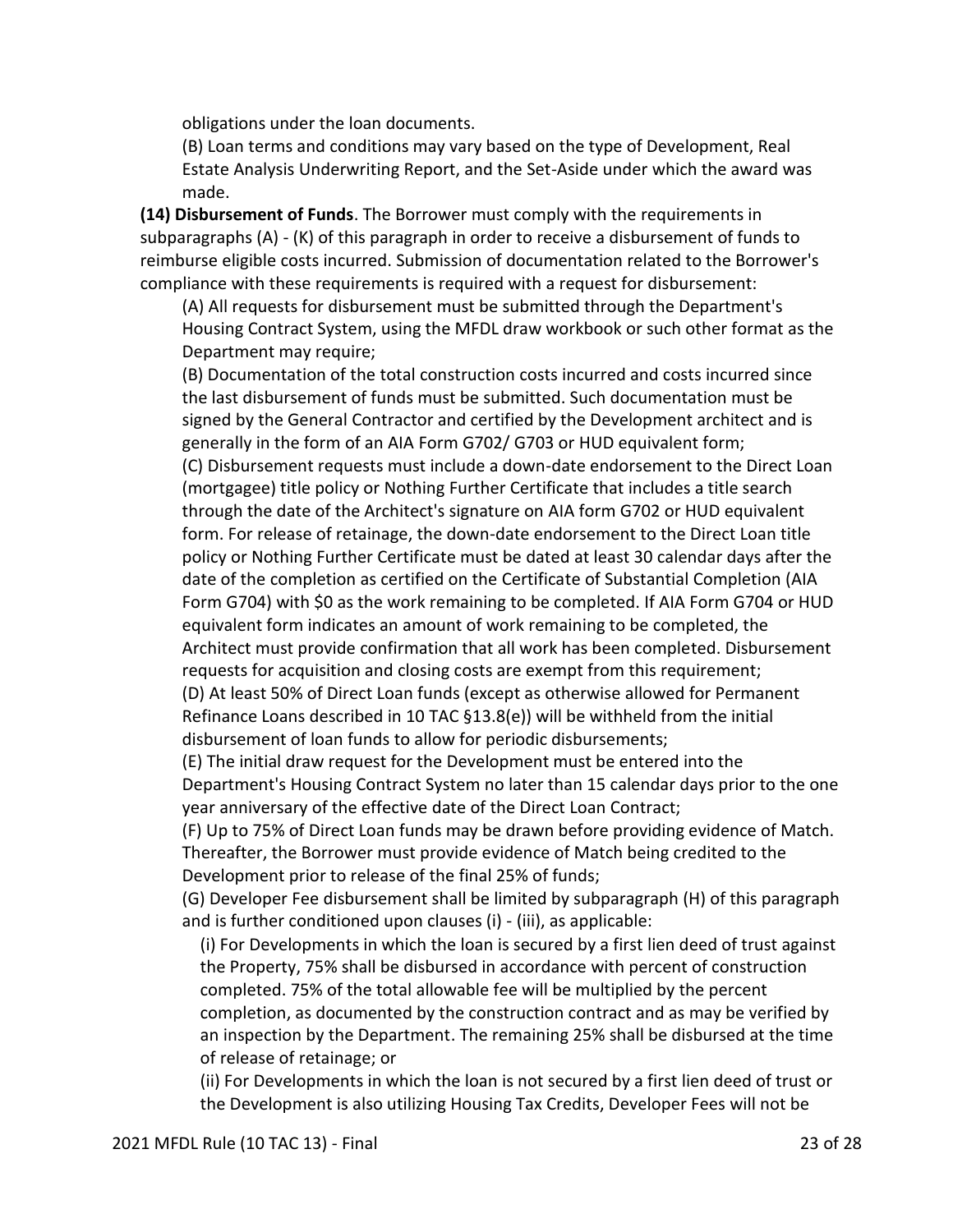reimbursed by the Department, except as follows. If all other lenders and syndicator in a Housing Tax Credit Development (if applicable) provide written confirmation that they do not have an existing or planned agreement to govern the disbursement of Developer Fees and expect that Department funds shall be used to fund Developer Fees, they shall be reimbursed in the same manner as described in subparagraph (A) of this paragraph; and

(iii) The Department may reasonably withhold any disbursement in accordance with the Loan Documents and if it is determined that the Development is not progressing as reasonably necessary to meet the benchmarks for the timely completion of construction of the Development as set forth in the loan documents, or that cost overruns have put the Development Owner's ability to repay its Direct Loan or complete the construction at risk in accordance with the terms of the loan documents and within budget. If disbursement has been withheld under this subsection, the Development Owner must provide evidence to the satisfaction of the Department that the Development will be timely completed and occupied in order to continue receiving funds. If disbursement is withheld for any reason, disbursement of any remaining Developer Fee will be made only after construction of the Development has been completed, and all requirements for expenditure and occupancy have been met; and

(H) Expenditures must be allowable and reasonable in accordance with federal and state rules and regulations. The Department shall review each expenditure requested for reasonableness. The Department may request the Development Owner make modifications to the disbursement request and is authorized to modify the disbursement procedures set forth herein and to establish such additional requirements for payment of Department funds to Development Owner as may be necessary or advisable for compliance with all program requirements;

(I) Table Funding (the wiring of Direct Loan funds to the title company at loan closing) may be permitted at the time of closing, for disbursement of funds related to eligible acquisition costs and eligible softs costs incurred, and in an amount not to exceed 50% of the total funds. Table Funding must be requested in writing and will not be considered unless the Direct Loan Contract has been executed, and all necessary documentation has been submitted to and accepted by the Department at least 10 calendar days prior to the anticipated closing date;

(J) Following 50% construction completion, any funds will be released in accordance with the percentage of construction completion as documented on AIA Form G702/703 or HUD equivalent form. 10% of requested Hard Costs will be retained and will not be released until the final draw request. If the Development is receiving funds from more than one MFDL source, the retainage requirement will apply to each fund source individually. All of the items described in clauses (i) - (vii) of this subparagraph are required in order to approve the final draw request:

(i) Fully executed Certificate of Substantial Completion (AIA Form G704) or Form HUD-92485 (for instances in which a federally insured HUD loan is being utilized) with \$0 as the cost estimate of work that is incomplete. If AIA Form G704 or Form HUD-92485 indicates an amount of work remaining to be completed, the Architect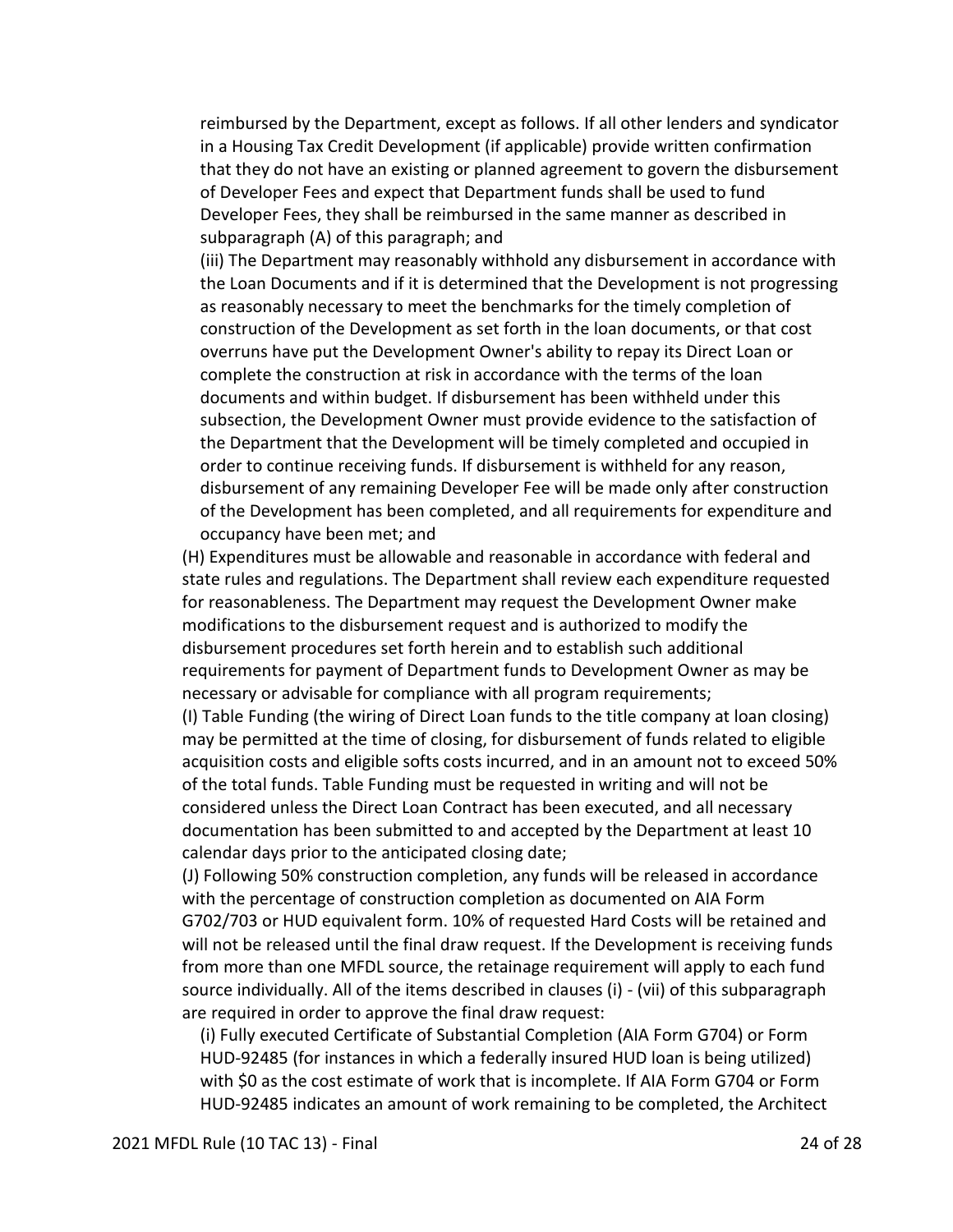must provide confirmation that all work has been completed;

(ii) A down date endorsement to the Direct Loan title policy or Nothing Further Certificate dated at least 30 calendar days after the date of completion as certified on the Certificate of Substantial Completion (AIA Form G704) or Form HUD-92485; (iii) For Developments not layered with Housing Tax Credits, a Closed Final Development Inspection Letter from the Department;

(iv) For Developments subject to the Davis-Bacon Act, evidence from the Department's Senior Labor Standards Specialist that the final wage compliance report was received and approved or confirmation that HUD or other entity maintains Davis-Bacon oversight;

(v) Certificate(s) of Occupancy (for New Construction or Reconstruction Units); (vi) Development completion reports, which includes, but is not limited to, documentation of full compliance with the Uniform Relocation Act/104(d), Match Documentation requirements, and Section 3 of the Housing and Urban Development Act of 1968, as applicable to the Development, and any other applicable requirement; and

(vii) If applicable to the Development, certification from Architect or a licensed engineer that all HUD environmental mitigation conditions have been met;

(K) No disbursement of funds will be approved without receipt of all closing documents in the form and substance required by the Department's Legal Division; and

(L) The final draw request must be submitted within the construction term as determined in accordance with 10 TAC  $\S 13.8(c)(1)$  or (d)(1) as applicable, unless the construction term has been extended in accordance with 10 TAC §13.12 or 10 TAC §13.13 of this chapter, as applicable.

### **(15) Annual Audits and Cost Certifications under 24 CFR §93.406(b).**

**(A) Annual Audits under 24 CFR §93.406(b)**. Unless otherwise directed by the Department, the Development Owner shall arrange for the performance of an annual financial and compliance audit of funds received and performances rendered under the Direct Loan Contract, subject to the conditions and limitations set forth in the executed Direct Loan Contract. All approved audit reports will be made available for public inspection within 30 days after completion of the audit.

#### **(B) Cost Certifications under 24 CFR §93.406(b)**.

**(i) Non-HTC-Layered Developments**. Within 180 calendar days of the later of all title transfer requirements and construction work having been performed, as reflected by the Development's Certificate(s) of Occupancy (if New Construction) or Certificate of Substantial Completion (AIA Form G704 or HUD equivalent form), or when all modifications required as a result of the Department's Final Construction Inspection are cleared as evidenced by receipt of the Closed Final Development Inspection Letter, the Development Owner will submit to the Department a cost certification done by an independent licensed certified public accountant of all Development costs (including project NHTF eligible costs), subject to the conditions and limitations set forth in the executed Direct Loan Contract.

**(ii) HTC-Layered Developments**. With the Cost Certification required by the Low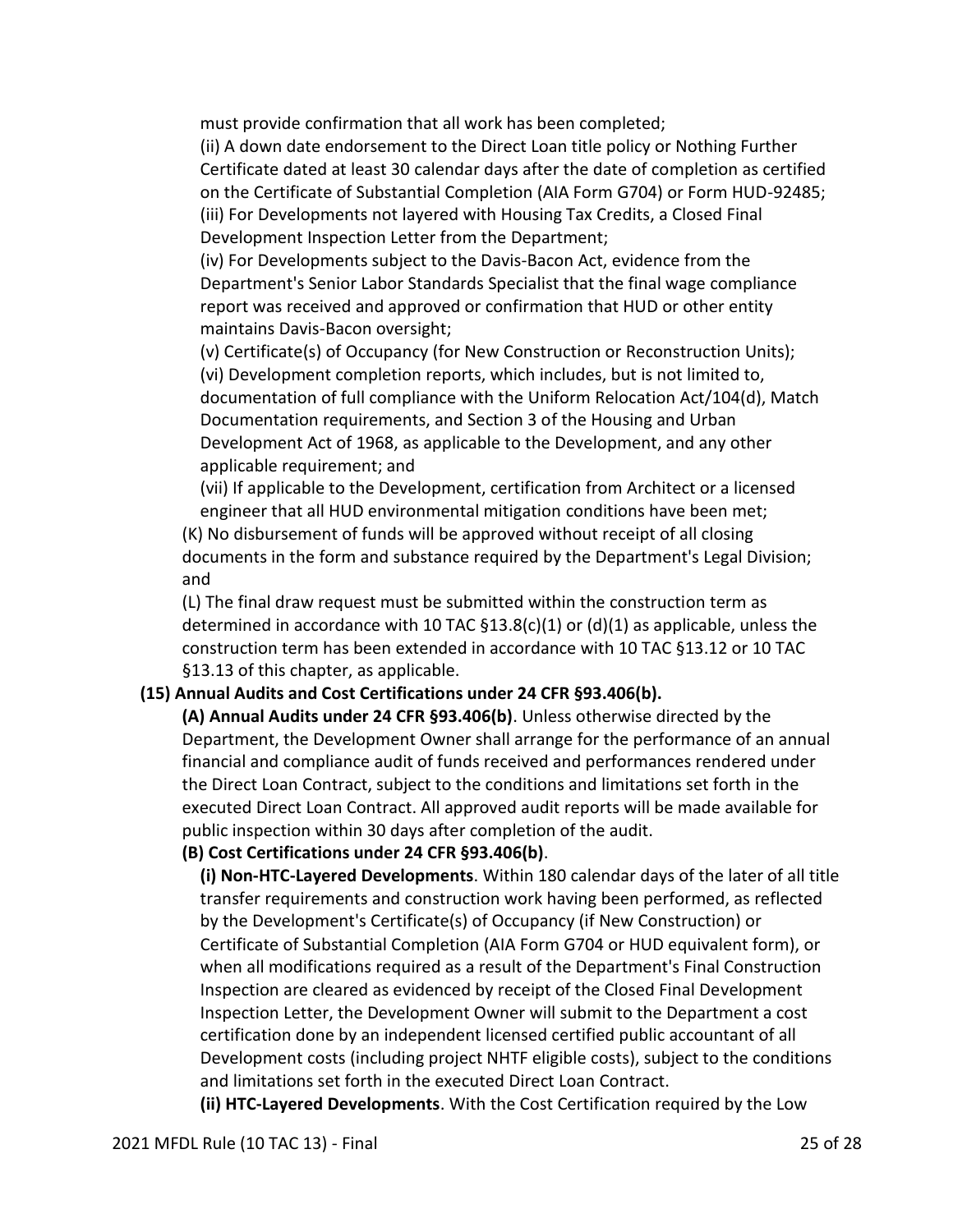Income Housing Tax Credit Program, the Development Owner must submit to the Department a cost certification completed by an independent licensed certified public accountant of all Development costs (including NHTF project eligible costs), subject to the conditions and limitations set forth in the executed Direct Loan Contract.

## **§13.12 Pre-Closing Amendments to Direct Loan Terms**

**(a) Executive Approval Required Pre-Closing**. The Executive Director or authorized designee may approve amendments to loan terms prior to closing as described in paragraphs (1) - (6) of this subsection.

(1) Extensions of up to six months to the loan closing date required in 10 TAC  $\S 13.11(c)(4)$  of this chapter (relating to Post-Award Requirements) may be approved prior to closing. An Applicant must submit sufficient evidence documenting good cause, including but not limited to, documented delays caused by circumstances outside the control of the applicant or constraints in arranging a multiple fund source closing. An extension will not be available if an Applicant has:

(A) Failed to timely begin or complete a process required to close; including, but not limited to:

- (i) The process of finalizing all equity and debt financing;
- (ii) The environmental clearance process;
- (iii) The due diligence processing requirements; or
- (B) Made changes to the Development that require significant additional underwriting by the Department without at least 45 days to complete the review.

(2) Changes to the construction term and/or loan maturity date to accommodate the requirements of other lenders or to maintain parity of term may be approved prior to closing.

(3) Extensions of up to 12 months to the Construction Completion date or date of receipt of a Closed Final Development Inspection Letter required in 10 TAC §13.11(c)(8) of this chapter may be requested but generally are not approved prior to initial loan closing. Extensions under this paragraph are determined based on documentation that the extension is necessary to complete construction and that there is good cause for the extension.

(4) Only to the extent determined necessary by Real Estate Analysis to maintain financial feasibility, changes to the amortization period (not to exceed 40 years) or interest rate (to not less than the minimum specified in rule or NOFA) that cause the annual repayment amount to decrease less than 20%, or any changes to the amortization or interest rate that increase the annual repayment amount up to 20%.

(5) Decreases in the Direct Loan amount, provided the decrease does not jeopardize the financial viability of the Development in the determination of Real Estate Analysis may be approved prior to closing, though the Development Owner may be subject to penalties as further described in 10 TAC §13.11 of this chapter (relating to Post-Award Requirements). Increases will not be approved unless the Applicant applies for the additional funding under an open NOFA.

(6) Changes to other loan terms or requirements that would not require a Waiver or change in Scoring Items, as necessary to facilitate the loan closing without exposing the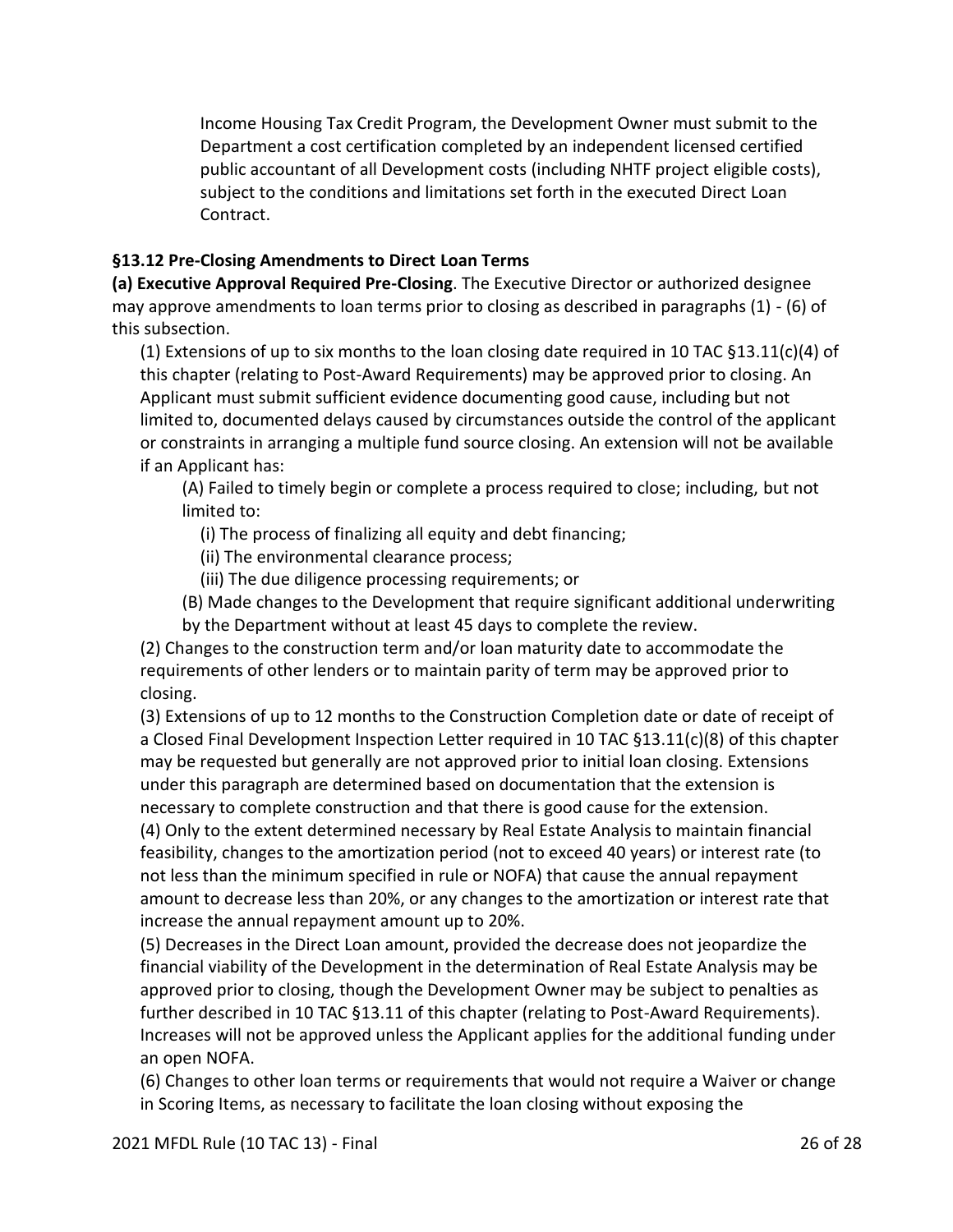Department to undue financial risk.

**(b) Board Approval Required Pre-Closing**. Board approval is necessary for any other changes prior to closing.

#### **§13.13 Post-Closing Amendments to Direct Loan Terms**

**(a) Good Cause Extensions**. The Executive Director or authorized designee may approve extensions of up to 12 months under 10 TAC  $\S$ 13.11(c)(7) - (8) or (14)(L) of this chapter (relating to Post-Award Requirements) based on documentation that there is good cause for the extension.

**(b) Amendments to MFDL Awards**. Except in cases of Force Majeure, changes to terms of awards subject to mandatory HUD reporting requirements will only be processed after the Construction Completion is reported to the federal oversight entity as completed, and the last of the MFDL funds have been drawn.

**(c) Executive Amendments**. The Executive Director or authorized designee may approve amendments to loan terms post-closing as described in paragraphs (1) - (3) of this subsection. Board approval is necessary for any other changes post-closing.

**(1) Changes in Terms**. Changes to the amortization or maturity date to accommodate the requirements of other lenders or maintain parity of term may be approved post-closing, provided the changes result in the Direct Loan continuing to meet the requirements of 10 TAC §13.8(c)(1) and (3) of this chapter (relating to Loan Structure and Underwriting Requirements), and NOFA requirements.

**(2) Post-Closing Subordinations or Re-subordinations of MFDL Liens**. Re-subordination of the Direct Loan in conjunction with refinancing may be approved post-closing, provided the conditions in subparagraphs (A) - (E) of this paragraph are met:

(A) The Borrower is current with loan payments to the Department, and no notice has been given of any Event of Default on any MFDL loan. Histories of late or non-payment on any other MFDL loan may result in denial of the request;

(B) The refinance does not propose payment to any of the Development Owner or Developer parties (including the Limited Partners);

(C) A proposal for partial repayment of the MFDL lien is made with the request;

(D) The new superior lien is in an amount that is equal to or less than the original senior lien and does not negatively affect the financial feasibility of the Development.

(i) For purposes of this section, a negative effect on the financial feasibility of the Development shall mean a reduction in the total Debt Coverage Ratio (DCR) of more than 0.05, or if the DCR no longer meets the requirements of 10 TAC §11.302 of this title; and

(ii) Changes to accommodate refinancing with a new superior lien that is in an amount that exceeds the original senior lien and which will be directly applied to property improvements, as evidenced by the loan or security agreements (exclusive of fees associated with the refinance and any required reserves), will be considered on a case by case basis; and

(E) The subordination or re-subordination request does not include a request to subordinate or resubordinate any MFDL LURA, with the exception of partial subordination or re-subordination of receivership rights (subject to the prosed